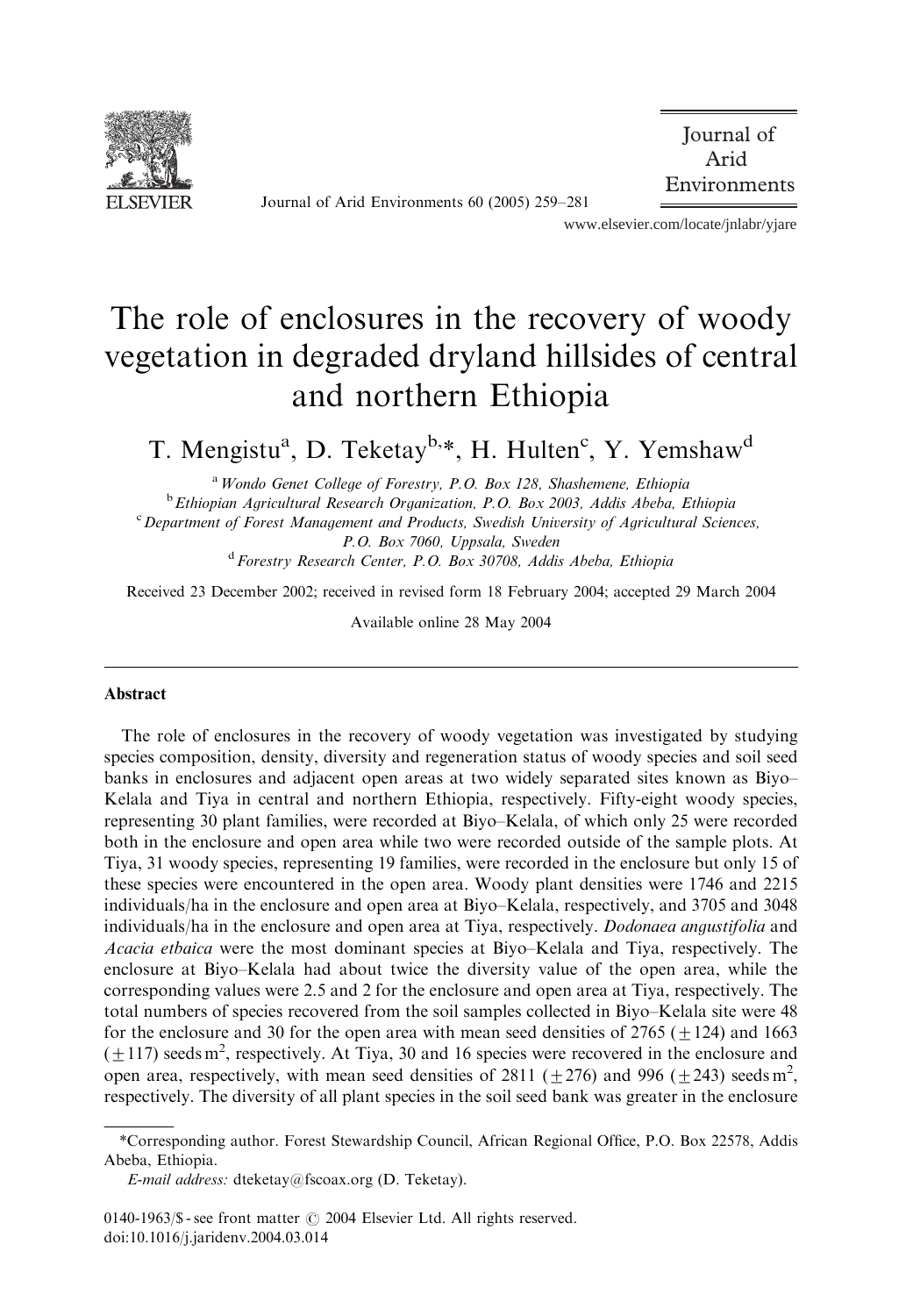than the open area at both sites. Herbs and grasses dominated the soil seed banks at both sites while several of the woody species recorded in the above-ground vegetation were not represented at all. Overall results from this study indicate strongly that establishment of enclosures is very advantageous over other methods since it is a fast, cheap and lenient method for the rehabilitation of degraded lands.

 $\odot$  2004 Elsevier Ltd. All rights reserved.

Keywords: Species composition; Density; Diversity; Diameter class; Population structure; Regeneration; Soil seed banks

#### 1. Introduction

The present estimated area of drylands in Ethiopia is over 75 million ha, about 66% of the total area of the country ([Anonymous, 2000;](#page-20-0) [EFAP, 1994](#page-21-0)). Of this, 25 million ha is covered with woodlands and bushlands. This implies that the largest vegetation resource of the country is found in the dryland areas. These enormous areas of dryland vegetation resources are facing serious problems of degradation. This has been attributed to the fact that land has been used as a mine, rather than a renewable resource, for centuries in the country ([Tewolde, 1989](#page-22-0)). Vegetation resources, particularly the woody plants, in these areas are declining both in quantity due to deforestation and quality as a result of degradation. The main causes of the degradation have been cutting of woody plants for various purposes, e.g. clearing the vegetation, usually involving fire, for producing crops spurred by the ever-increasing human population. To minimize or avoid the current and potential undesirable consequences, proper attention must be given to the dryland areas in the country.

The prolonged degradation of dryland areas continues to affect the productivity and genetic diversity of forest, woodland and bushland resources. Exacerbated by the recurrent drought, the ultimate outcome of deforestation and degradation of these resources may be desertification. Sustainable conservation and utilization of the remaining dryland vegetation resources and rehabilitation of those that have already been degraded would provide economic, social and ecological benefits. This requires designing economically feasible, socially acceptable and ecologically viable management and conservation strategies of dryland vegetation.

In this regard, the practice of establishing enclosures has emerged as a promising practice in different parts of Ethiopia [\(Bendz, 1986](#page-21-0)), namely in Tigray [\(Kindeya,](#page-21-0) [1997;](#page-21-0) [Mitiku and Kindeya, 2001](#page-22-0); [Emiru, 2002](#page-21-0); [Kidane, 2002](#page-21-0); [Tesfaye, 2002\)](#page-22-0), Welo [\(Kebrom, 1998](#page-21-0); [Tefera, 2001](#page-22-0)) and Shewa [\(Tefera, 2001](#page-22-0)). Enclosures are areas selected for natural regeneration of the native flora as a means of land reclamation through protection of the areas from human and animal interference [\(Bendz, 1986;](#page-21-0) [Alemneh, 1992](#page-20-0)). Since the objective of most enclosures is for site rehabilitation/ reclamation, they are usually established in steep, eroded and degraded areas used for grazing and crop production in the past ([Bendz, 1986\)](#page-21-0). The practice of enclosure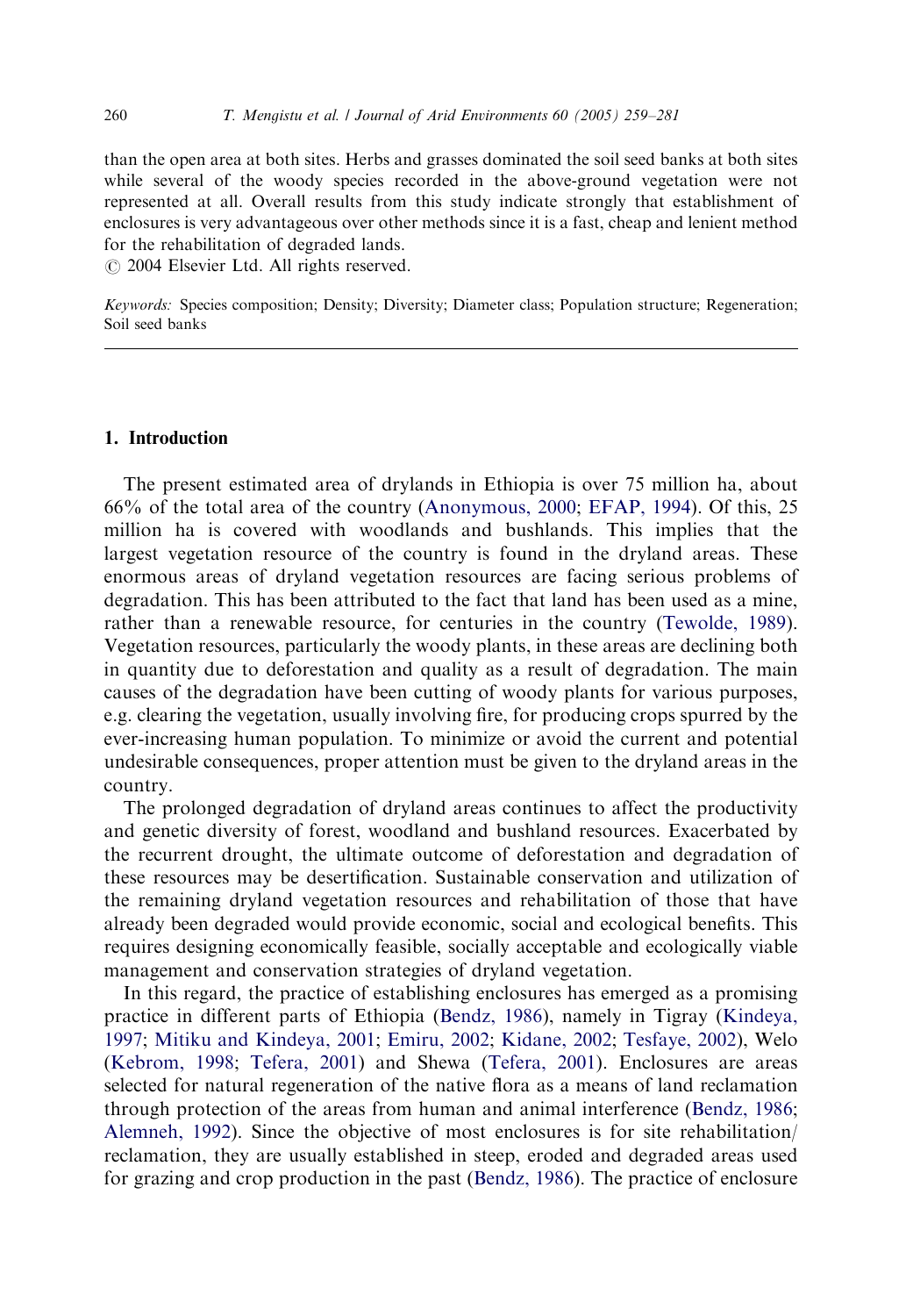has been traditionally exercised for centuries around church boundaries in Ethiopia by restricting the use of forests around churches as prestige for the religious sites [\(Alemayehu, 2002\)](#page-20-0). Plant and animal diversity in enclosures increases with time after establishment ([Bendz, 1986](#page-21-0); [Kindeya, 1997;](#page-21-0) [Mitiku and Kindeya, 2001;](#page-22-0) [Emiru, 2002;](#page-21-0) [Kidane, 2002](#page-21-0); [Tesfaye, 2002\)](#page-22-0). Hence, establishment of enclosures has been recognized as a promising method in the rehabilitation of degraded areas, particularly, in Northern Ethiopia where degradation of natural resources has been considerably higher than in other parts of the country. Where they had been established, enclosures are among the green spots with considerable species diversity [\(Tefera, 2001;](#page-22-0) [Emiru, 2002\)](#page-21-0).

The local people have reported that species that disappeared long time ago have been restored following establishment of enclosures. For instance, species that could not be observed for many years in some parts of eastern Tigray, namely Olea europaea subsp. cuspidata and Juniperus procera, reappeared, densities and diversities of the flora, particularly of grasses, and fauna increased, soil erosion decreased and even dead springs started to flowafter different enclosures were established ([Emiru, 2002\)](#page-21-0). As a result, enclosures are becoming promising assets as sources of not only biomass energy, which accounts for about 80% of the total household energy supply in the country ([EFAP, 1994](#page-21-0)), but also wood for construction, agricultural implements and several other purposes. Non-timber forest products, e.g. grass for feed and thatching, are becoming important outcomes of enclosures. Encouraged by these results, efforts are underway currently to replenish denuded areas of northern Ethiopia through the establishment of enclosures to promote conservation-based sustainable agriculture along with maintaining and enhancing the biodiversity of drylands [\(Kindeya, 1997](#page-21-0); [Emiru,](#page-21-0) [2002\)](#page-21-0).

Despite the emerging and promising socio-economic and ecological importance of enclosures in Ethiopia, very little or virtually no systematic and scientific studies have been made about enclosures. As a result, documented information on enclosures is scanty or completely lacking. Therefore, studies aimed at generating empirical information on history, diversity of the flora, fauna and micro-organisms before and after establishment, rates and processes involved in recovery or dynamics of the vegetation, etc., which would ultimately assist to make informed decisions on the future fates of enclosures. In particular, such information is crucial for developing strategies, programs or technical guidelines for their conservation and sustainable utilization.

Therefore, this study was initiated as a step towards understanding the actual and potential contribution of enclosures in the recovery of woody vegetation on degraded drylands. Specifically, the objectives of the study were to: (i) investigate the species composition, density and diversity of both the above-ground component of woody plants and soil seed banks; (ii) determine the regeneration status of some selected woody plants; (iii) compare the similarity of species composition of woody plants between enclosures and open areas as well as the standing vegetation and soil seed banks at two distantly located study sites in central and northern Ethiopia.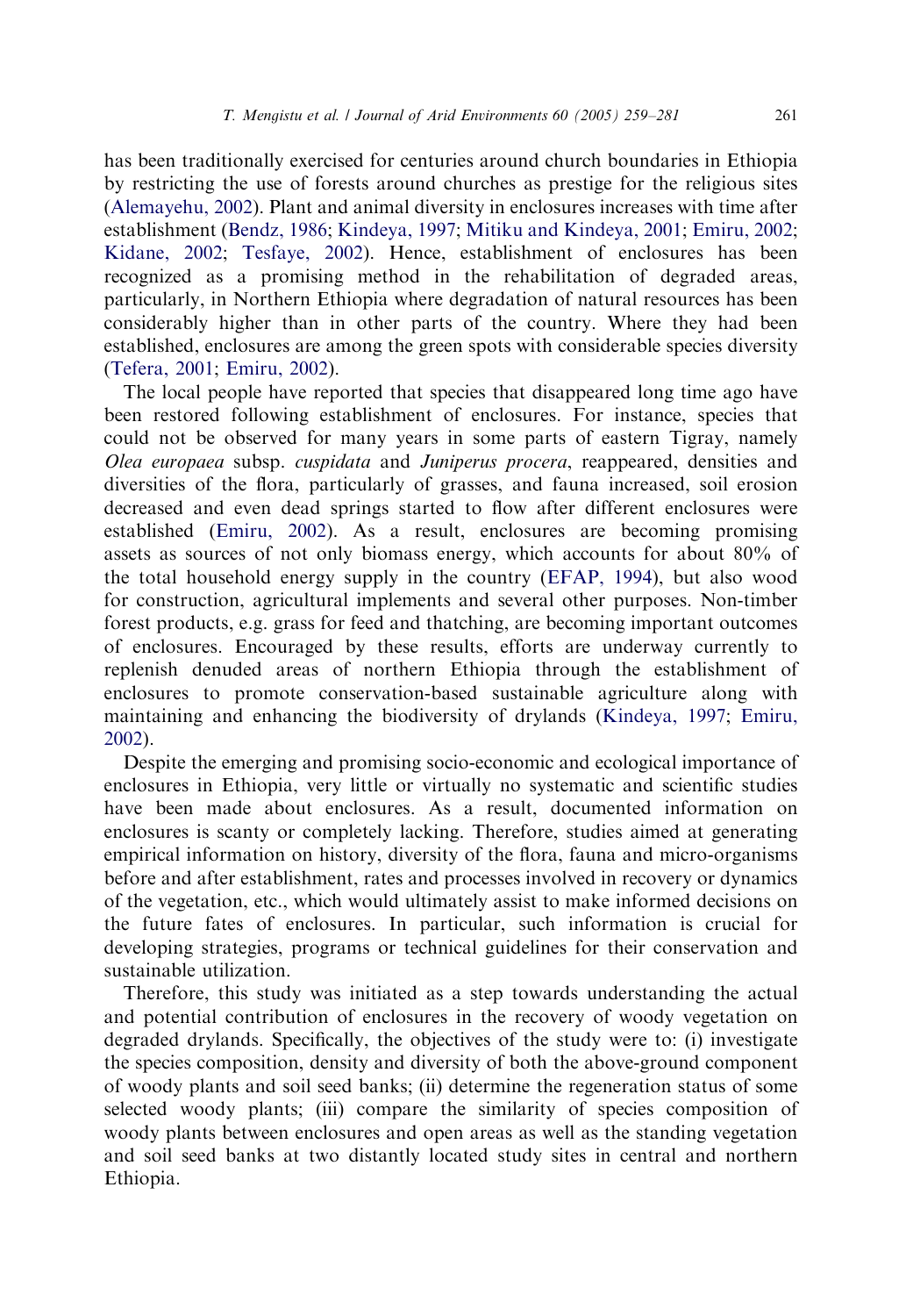## 2. Materials and methods

### 2.1. Study sites

This study was conducted at two different sites, Biyo–Kelala and Tiya, in the central and northern parts of Ethiopia, respectively. The former is located in the Awash River Catchment Area while the latter is found in the Tekeze River Catchment Area [\(Tefera, 2001](#page-22-0)). These sites were selected since they are the oldest enclosures in their respective areas, i.e. central and northern Ethiopia.

#### 2.1.1. Biyo–Kelala site

Biyo–Kelala site is located at about  $8^{\circ}35'$ – $8^{\circ}40'$ N and  $39^{\circ}00'$ – $39^{\circ}05'$ E and about 62 km east of Addis Abeba. The area is generally characterized by moderately plain area with scattered mountains and hills. For the present study, two hilly areas, Biyo (64 ha) and Kelala (24 ha) were selected. Similar to hilly areas in other parts of the country, many decades of cutting woody plants and uncontrolled grazing left these hills devoid of vegetation. In 1979, Biyo and Kelala hills were planted, as part of the plantation campaign launched by the Government, mainly with exotic trees, and protected (enclosed) against any disturbance by humans and livestock. Since then, Biyo hill (hereafter referred to as ''Biyo–Kelala enclosure''), is under continuous protection while the woody vegetation that developed at Kelala hill (hereafter referred to as ''Biyo–Kelala open area''), was almost completely destroyed by grazing and cutting.

Biyo and Kelala sites have an altitude ranging between 1880 and 1960 m with the slope ranging between 2% and 35%. The site falls within the lava plateau of the Rift margin and is dominated by sandy loam, heavy clay and clay loam soils. The majority of people in the areas are engaged in crop production and sedentary livestock rearing. Crop production is mainly rainfed. Farming is mainly by oxen and rarely by farm tractors. The area receives an annual minimum and maximum rainfall of 604 and 1044 mm, respectively, while the average temperature of the area is about  $28^{\circ}$ C. The dry season in the area extends from October to May and the wet season covers the period between June and September.

The vegetation in the area has been categorized under the ''Semi-arid woodland with broad-leaved species'' [\(Aalbaek, 1993](#page-20-0)). This vegetation type is characterized by several species of Acacia (A. abyssinica, A. albida, A. seyal, A. tortilis, etc.), Balanites aegyptiaca, Combretum molle, Croton macrostachyus, Dodonaea angustifolia, Erythrina abyssinica, Euphorbia candelabrum, Olea europaea subsp. cuspidata, etc. [\(Aalbaek, 1993\)](#page-20-0).

## 2.1.2. Tiya site

Tiya is located at about  $12^{\circ}31' - 12^{\circ}32'N$  and  $39^{\circ}03' - 39^{\circ}05'E$  and about 720 km north of Addis Abeba. The study site has rugged topography dominated by rock outcrops with mountainous terrain and high plateaus dissected by river basins. Due to its rugged topography, it is one of the areas with the highest rate of soil erosion in the country.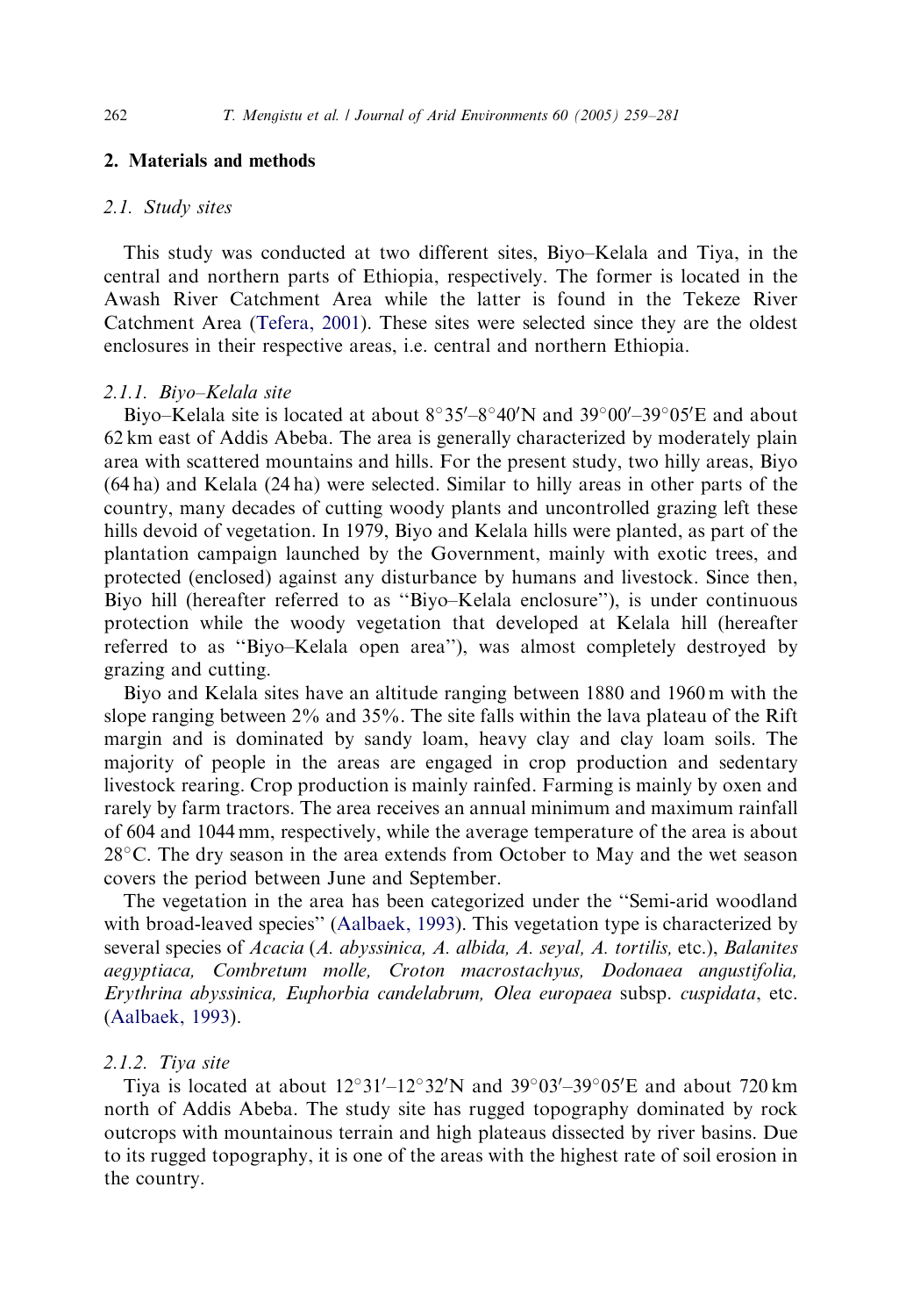Land degradation is a typical phenomenon of the area, which is supposed to have been caused by over exploitation of the woodlands and farming of the fragile hill slopes. The expansion of agriculture, especially towards the steeper slopes of the mountains resulted in the clearing of forests for centuries. This in turn has accelerated soil erosion and destroyed the soil and vegetation of the area. The woodlands have been and still are the major sources of wood for fuel and construction.

For the present study, two areas were selected at the Tiya hill, one of which, hereafter referred to as ''Tiya enclosure'' (45 ha), has been under protection (with enclosure) since 1995, regenerating with pioneer species. The other area, hereafter referred to as ''Tiya open area'' (18 ha), has been under free common grazing. The altitude and slope at Tiya site range between 2100 and 2200 m and 03% and 50%, respectively. Sedentary mixed farmers occupy the study area. They depend on crop production and animal rearing for their livelihood, both of which are constrained by recurrent drought.

The annual rainfall, recorded between 1997 and 2000, ranged between 349 and 643 mm for Sekota. The rainfall is concentrated in the months between June and August while the remaining nine months are apparently dry. Tiya is an area that can be classified as a high soil degradation-risk zone. The soil is generally dominated by infertile, coarse textured and sandy soils.

The vegetation in the area has been categorized under the *Juniperus/Olea* Forest within Welo Dry Juniperus Forest Seed Zone ([Aalbaek, 1993\)](#page-20-0). Broad-leaved species are dominating whereby the family Fabaceae is a significant contributor to the biomass of the area. Several species of Acacia (A. abyssinica, A. albida, A. seyal, A. tortilis, etc.), Albizia gummifera, Celtis africana, Cordia africana, Croton macrostachyus, Dodonaea angustifolia, Ekebergia capensis, Erythrina abyssinica, Euphorbia candelabrum, Hagenia abyssinica, Juniperus procera, Olea europaea subsp. cuspidata, etc. are dominating [\(Aalbaek, 1993\)](#page-20-0). The vegetation around the site could be categorized under dry Acaciadominated Afromontane forest [\(Friis, 1992](#page-21-0); [Kebrom, 1998](#page-21-0)).

## 2.2. Methods

Since the study was made many years after the establishment of enclosures, it was not possible to fully explain the process in the vegetation dynamics. But changes after the establishment of enclosures could be described using some important parameters such as plant cover, species diversity, biomass productivity and chemical constituents of the soil in the areas [\(Kebrom, 1998](#page-21-0)) compared with the adjacent open lands. The assumption in this study is that the enclosures and open areas had similar conditions before establishment of the enclosures.

### 2.2.1. Composition and density of woody plants

To determine the composition and density of woody plants, parallel line transects, which were 200 m apart from each other, were laid crossing the study sites from west to east direction. Along each transect, sample quadrats measuring  $20 \text{ m} \times 20 \text{ m}$  $(400 \text{ m}^2)$  were laid down at 50 m intervals. In each of these quadrats, the identity and number of all individuals of woody species were determined and recorded. For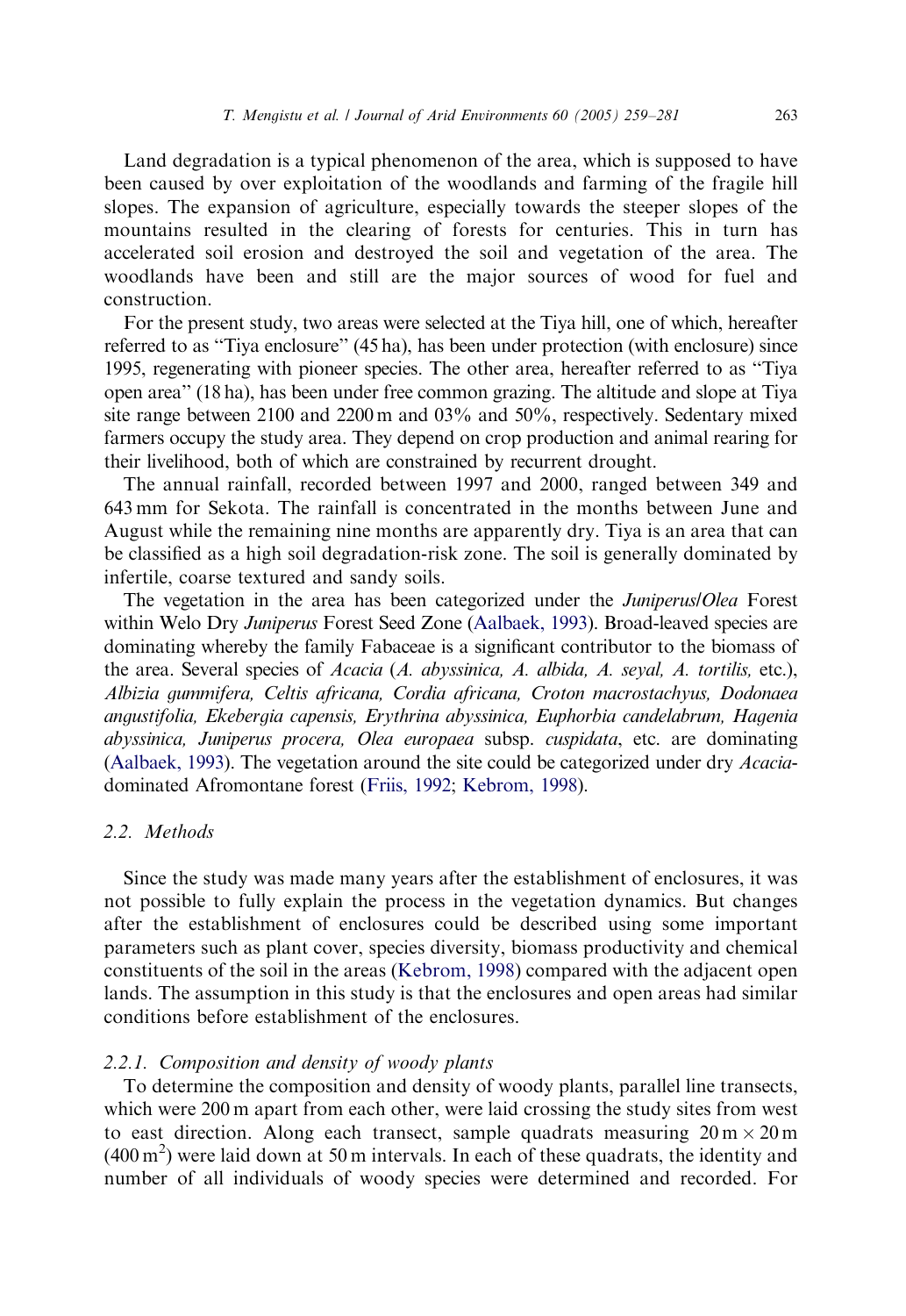plants, which could not be identified in the field, herbarium specimens were collected, properly dried in a plant press, and identified at the National Herbarium in Addis Abeba University, where voucher specimens were deposited.

A total of 70 quadrat plots were examined at Biyo–Kelala site, of which 44 quadrat plots were inside the enclosure and 26 in the open area. Similarly, a total of 45 plots were examined at Tiya site, of which 28 plots were inside the enclosure and the remaining 17 were in the open area. Since the open areas were devoid of vegetation and spatially less heterogeneous compared to the enclosures, fewer quadrats were taken. In this study plant nomenclature follows [Cufodontis \(1953–](#page-21-0) [1972\)](#page-21-0), [Hedberg and Edwards \(1989, 1995\),](#page-21-0) [Friis \(1992\)](#page-21-0), [Edwards et al. \(1995, 1997,](#page-21-0) [2000\)](#page-21-0) and [Hedberg et al. \(1995\)](#page-21-0).

### 2.2.2. Population structure of woody plants

Population structure has been used widely to examine the regeneration status of woody plants [\(Silvertown, 1982;](#page-22-0) [Tamrat, 1994](#page-22-0); [Demel, 1997a;](#page-21-0) [Mekuria et al., 1999](#page-22-0); [Tadesse et al.,](#page-22-0) [2000;](#page-22-0) [Feyera et al., 2002](#page-21-0)). Hence, to assess the population structure of woody plants, the diameters and heights of individuals of woody species encountered in the sample quadrats were measured using diameter tape and graduated wooden rod or hypsometer in suitable cases, respectively. In order to determine the height at which diameter measurement should be taken, branching heights of sample trees were measured first, from which the average height was determined for diameter measurement as diameter at determined height (DDH). Accordingly, the diameter measurement was taken at 0.5 and 0.7 m height for Tiya and Biyo–Kelala sites, respectively. For saplings, the diameter measurement was taken above the soil surface (basal stem diameter). For seedlings with heights less than 0.5 m, only their number was counted.

#### 2.2.3. Soil seed banks

To investigate the composition, density and spatial distribution of the soil seed banks, five plots each measuring  $15 \times 15$  cm (225 cm<sup>2</sup>) were marked at the center and four corners of the sample quadrats used for investigating the composition and density of woody plants. From these plots, four separate soil layers were removed using a sharp knife and put in plastic bags. These layers include the top 3 cm layer (including the litter layer) and three successively deeper mineral soil layers each three centimeters thick. The samples were taken carefully so as not to contaminate the deeper soil layers with the upper ones. The soil layers sampled from similar layers of the five plots in each quadrat were mixed thoroughly to make a composite sample aimed at minimizing the variability within the quadrat. The composite sample for each soil layer was again divided into five equal parts from which one was selected randomly as a working soil sample. The total numbers of sample soil layers were 280 (4 layers  $\times$  70 quadrats) at Biyo–Kelala and 180 (4 layers  $\times$  45 quadrats) at Tiya sites. The soil samples were transported to the National Tree Seed Project (NTSP) Seed Laboratory located in the premises of the Forestry Research Centre (FRC) in Addis Abeba for recovering seeds.

The methods used to recover seeds from the soil samples were sieving and seedling emergence or germination technique. In the laboratory, the soil samples were passed through a sieve having mesh-sizes ranging between one and 2.5 mm, and seeds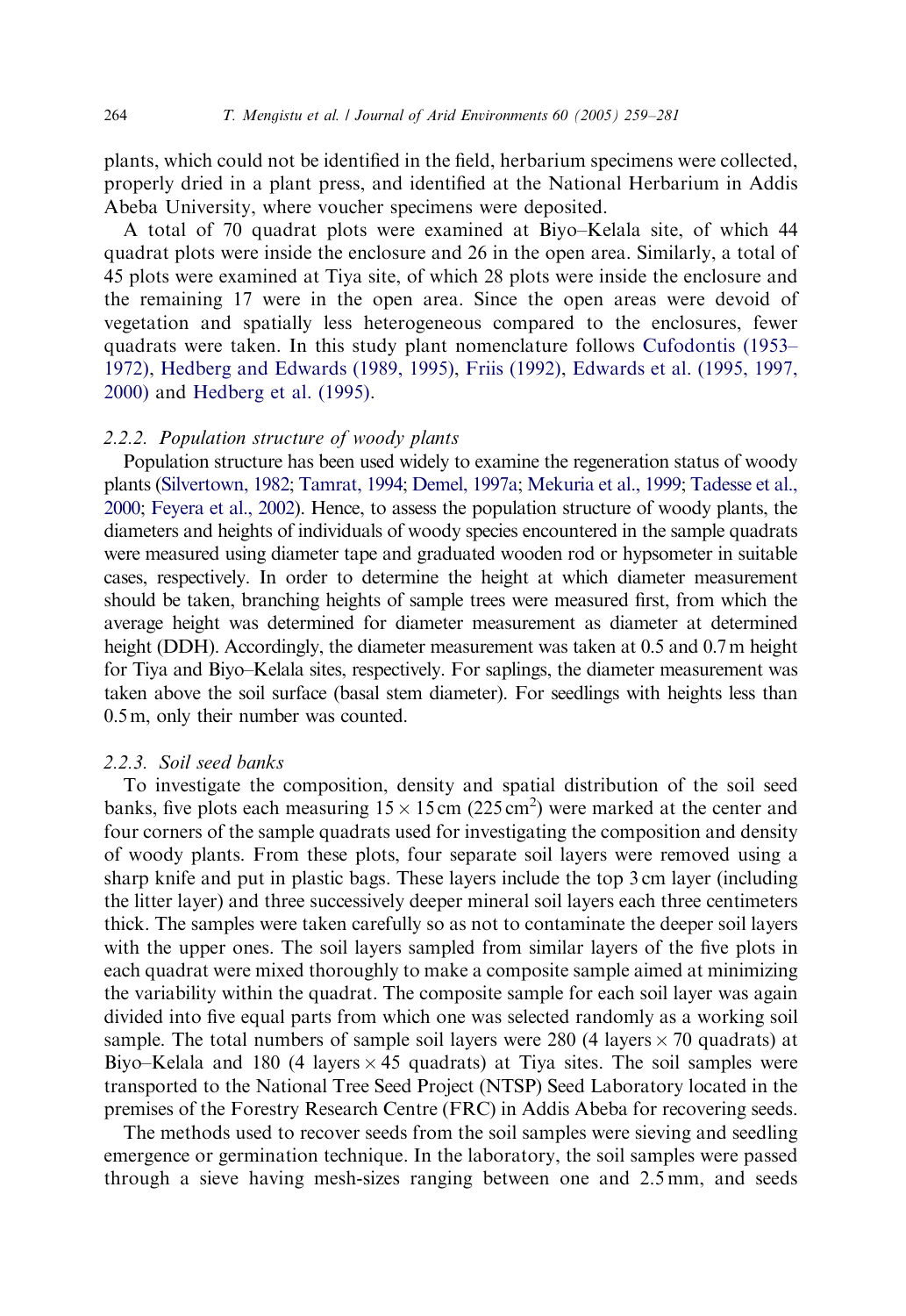encountered in the process were identified at species or genus level using local identification manuals, and their viability was determined by cutting test [\(Demel and](#page-21-0) [Granstr](#page-21-0)ö[m, 1995, 1997](#page-21-0)). Those seeds that were difficult to identify were recorded as unidentified species.

Immediately after sieving, the soil samples were transported to a glasshouse located in the compound of the Ethiopian Agricultural Research Organization (EARO) Headquarters in Addis Abeba. In the glasshouse, each soil layer was spread inside a circular plastic tray having 15 cm top and 10 cm bottom diameters and watered daily to stimulate the germination of seeds that were not captured in the sieving process. To facilitate proper drainage of water, the trays were perforated at the bottom. To avoid disappearance of small seeds through the perforations, the bottom part of the tray was covered by cotton cloth. Just after a week of incubation, seedlings started to emerge from the soil samples. The emerging seedlings were identified, counted, recorded and finally carefully uprooted and discarded. The soil samples were carefully stirred to bring deeply located seeds to the surface for germination. For those that were difficult to identify at the regeneration stage, up to three seedlings were transplanted in pots and observed until they could be identified. Taxa that could not be reliably identified to species level were simply recorded to their genus level. The observation was terminated after 8 months of incubation.

#### 2.3. Data processing and analyses

The density of each woody plant per hectare was derived from the total number of individuals recorded in the 44 quadrats (1.76 ha) and 26 quadrats (1.04 ha) at the enclosed and open hills, respectively, of Biyo–Kelala site. Similar analysis was made for the 28 quadrats (1.12 ha) and 17 quadrats (0.68 ha) at the enclosed and open hills of Tiya site, respectively. The species diversities in both land use types and in both study sites as well as diversity in each diameter class were calculated using Shannon– Wiener Index  $(H)$  [\(Magurran, 1988](#page-22-0)). The similarity between the enclosure and open areas in their standing vegetation and the soil seed bank were analysed using Sørenson's Similarity Coefficient (SSC) [\(Krebs, 1989](#page-21-0); [Tamrat, 1994](#page-22-0)).

The composition, density and spatial distribution of seeds in the soil, was determined by combining the sieving and germination data. The density of seeds per square meter was derived from the total number of seeds recovered from the samples. On the other hand, the depth distribution of seeds at each of the hills in the two sites, was calculated from the combined number of seeds recovered in similar layers and was converted to provide the density of seeds per square meter at that particular soil depth.

## 3. Results

#### 3.1. Composition of above-ground woody vegetation

A total of 58 woody species representing at least 30 plant families were recorded at the Biyo–Kelala site, of which 25 were recorded both in the enclosure and open area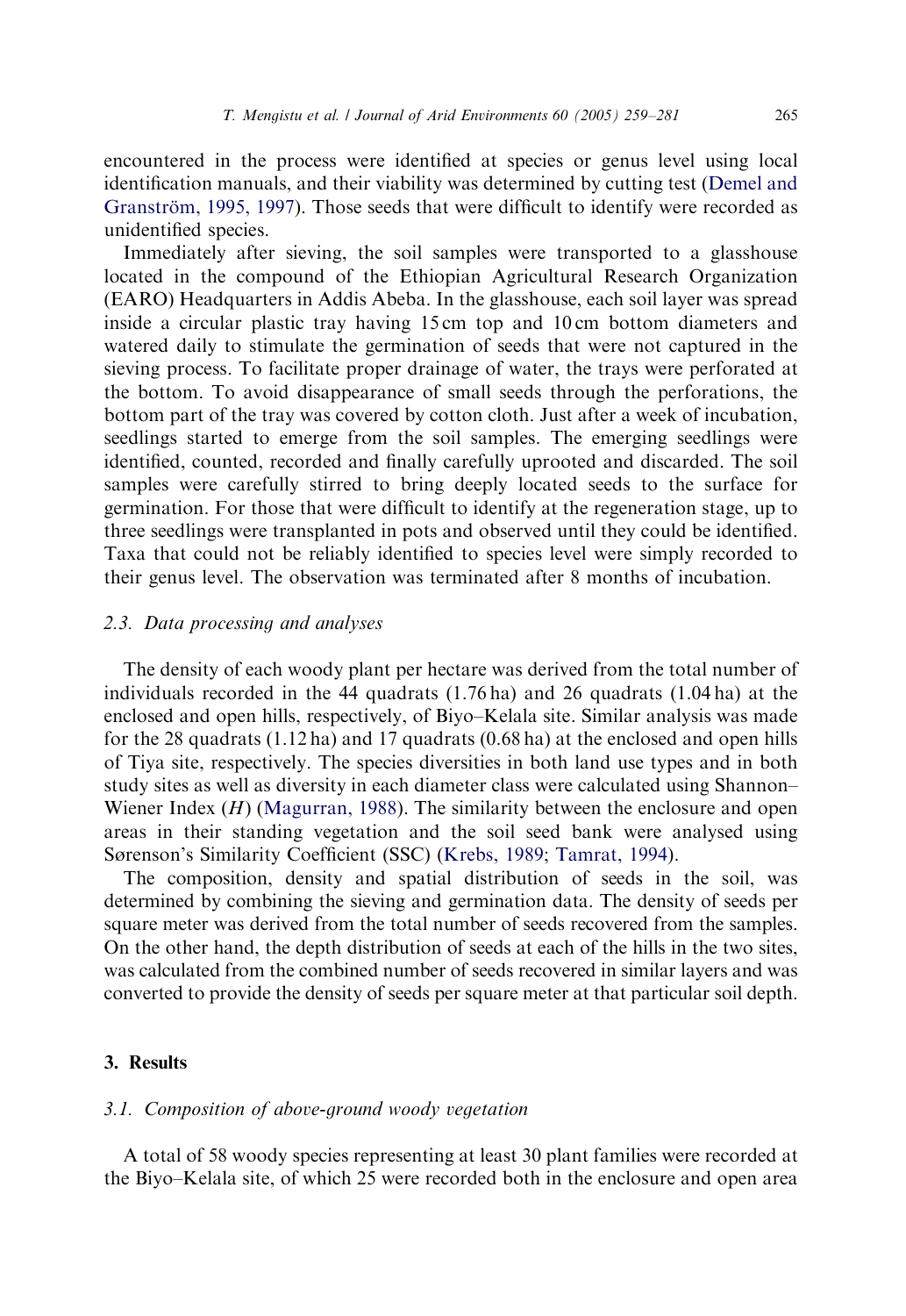while only two were recorded outside of the sample plots ([Table 1](#page-8-0)). Five of the woody species in the enclosure and two species in the open area were planted exotic species. Among the species encountered, 25 were recorded both in the enclosure and open areas. The family Fabaceae was represented by 14 species (25%) inside the enclosure followed by Loranthaceae and Euphorbiaceae, which had five (8.9%) and four (7.1%) species, respectively. In the open area, Fabaceae was represented by seven species (27%) followed by Oleaceae containing only two species. Similarly, a total of 31 woody species, representing at least 19 families, were recorded in Tiya site of which all were recorded in the enclosure and 15 of them in the open area ([Table 2](#page-9-0)). Sixteen species  $(51\%)$  were found exclusively in the enclosure, of which two were planted exotic species. In the enclosure, the family with the highest number of species was Fabaceae, represented by six species, followed by Tiliaceae, Oleaceae and Anacardiaceae, which were represented by two species each. The remaining 14 families were represented by only one species each. For the open area, the family with the highest number of species was also Fabaceae, represented by four species, while the remaining families were represented by only one species each except Oleaceae, which was represented by two species.

## 3.2. Density of woody plants

The densities of all woody plants in the enclosure and open area at Biyo–Kelala site were 1746 and 2215 individuals/ha, respectively ([Table 1](#page-8-0)). The pioneer species, Dodonaea anguistifolia, was the most dominant species in the enclosure followed by Grewia ferruginea, A. abyssinica, A. seyal, A. etbaica and A. tortilis. Some woody plants, e.g. Stereospermum kunthianum, were observed in the enclosure although they were not encountered in the sample quadrats. On the other hand, *Echinops* macrochaetus that accounted for 62% of the density of woody plants dominated the open area followed by Sida alba, another woody herb [\(Table 2](#page-9-0)). Similarly, the densities of all woody plants in the enclosure and open area of Tiya site were 3705 and 3048 individuals/ha, respectively. A. etbaica was the most abundant species in both land uses followed by Euclea ([Tables 1 and 2\)](#page-8-0).

#### 3.3. Population structure of woody plants

Of the total density of all woody species, the proportions of seedlings, saplings and trees in the enclosure at Biyo–Kelala were 72%, 14%, and 14%, respectively. However, the proportions of trees and saplings for the open area were negligible. At Biyo–Kelala, two groups of species could be differentiated from the structural analyses: Group I—represented by species that exhibited a pattern with the highest proportion of individuals being lower than 2.5 cm in diameter, showing a sign of active regeneration; e.g. A. seyal, Dodonaea anguistifolia and Grewia ferruginea; and Group II—represented by species, which exhibited affected population structures, i.e. fewor missing individuals at one or more diameter classes; e.g. A. tortilis, A. sieberiana and Croton macrostachyus [\(Fig. 1\)](#page-10-0). Outside these groups, species with one or less than one tree/ha were also encountered.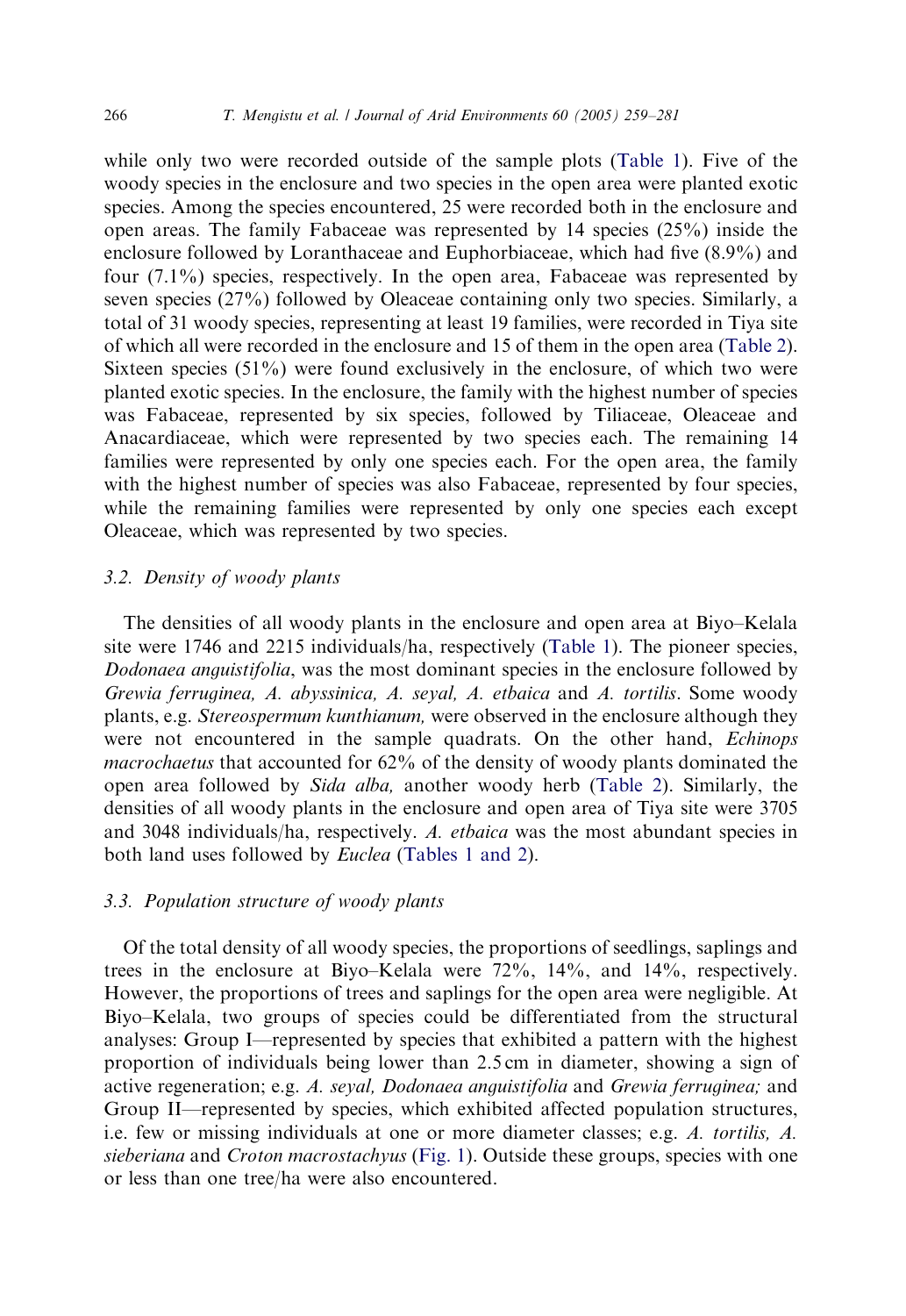<span id="page-8-0"></span>Table 1

List of woody species recorded at Biyo–Kelala site with their densities and frequencies

| Species <sup>a</sup>                  | Life-form      | Enclosure                        |                        | Open area      |                          |  |
|---------------------------------------|----------------|----------------------------------|------------------------|----------------|--------------------------|--|
|                                       |                | $\mathrm{Density}^{\mathrm{b}}$  | Frequency <sup>c</sup> | Density        | Frequency                |  |
| Dodonaea angustifolia                 | Shrub          | 263                              | 50                     | 189            | 73                       |  |
| A. saligna <sup>d</sup>               | Shrub/tree     | 183                              | 52                     | 3              | $\overline{4}$           |  |
| Grewia ferruginea                     | Shrub/tree     | 175                              | 81                     | 32             | 58                       |  |
| A. abyssinica                         | Tree           | 171                              | 50                     | 42             | 8                        |  |
| A. seyal                              | Tree           | 141                              | 38                     | 1              | 12                       |  |
| A. etbaica                            | Tree           | 122                              | 72                     | 53             | 73                       |  |
| A. tortilis                           | Tree           | 103                              | 68                     | $\mathbf{1}$   | $\overline{4}$           |  |
| Clerodendrum myricoides               | Tree           | 77                               | 61                     | $\overline{3}$ | $\overline{4}$           |  |
| Croton macrostachyus                  | Tree           | 64                               | 63                     | 32             | 50                       |  |
| Echinops macrochaetus                 | Shrub          | 64                               | 67                     | 1368           | 100                      |  |
| Ocimum urticifolium                   | Shrub          | 50                               | 43                     |                |                          |  |
| Eucalyptus camaldulensis <sup>d</sup> | Tree           | 36                               | 30                     | 8              | 15                       |  |
| Jasminum abyssinicum                  | Woody climber  | 31                               | 50                     | 79             | 65                       |  |
| Not identified                        | Shrub          | 30                               | 61                     | $\overline{4}$ | 12                       |  |
| Leucaena leucocephala <sup>d</sup>    | Shrub/tree     | 28                               | 41                     |                |                          |  |
| Rhus vulgaris                         | Shrub/tree     | 24                               | 39                     | 18             | 42                       |  |
| Justicia schimperiana                 | Shrub          | 21                               | 18                     |                |                          |  |
| Buddleja polystachya                  | Tree           | 19                               | 20                     |                |                          |  |
| Pterollobium stellatum                | Woody climber  | 19                               | 0.5                    |                |                          |  |
| Euphorbia tirucalli                   | <b>Bush</b>    | 15                               | 7                      |                |                          |  |
| A. sieberiana                         | Tree           | 15                               | 34                     |                |                          |  |
| Combretum collinum                    | Tree           | 13                               | 7                      |                | $\overline{\phantom{0}}$ |  |
| Asparagus africanus                   | Woody climber  | 10                               | 30                     | $\overline{7}$ | 73                       |  |
| Dichrostachys cinerea                 | Shrub/tree     | 10                               | 32                     |                |                          |  |
| Not identified                        | <b>Bush</b>    | 8                                | 5                      |                |                          |  |
| Casuarina equisetifolia <sup>d</sup>  | Tree           | $\overline{7}$                   | 16                     |                |                          |  |
| Tragia cinerea                        | Woody climber  | $\overline{7}$                   | 7                      |                |                          |  |
| Not identified                        | Tree           | 5                                | 9                      |                |                          |  |
| Tapinanthus globiferus                | Woody-parasite | 4.5                              | $\overline{4}$         |                |                          |  |
| Maytenus arbutifolia                  | Shrub/tree     | $\overline{4}$                   | 9                      | 16             | 27                       |  |
| Helinus mystacinus                    |                | $\overline{4}$                   | 5                      | 3              | $\overline{4}$           |  |
| Schinus molle <sup>d</sup>            | Woody climber  |                                  | 0.5                    |                |                          |  |
|                                       | Tree           | $\overline{c}$<br>$\overline{2}$ |                        |                |                          |  |
| Euphorbia candelabrum                 | Tree           |                                  | 5                      |                | $\overline{\phantom{a}}$ |  |
| Capparis tomentosa                    | Shrub          | $\overline{c}$<br>$\overline{c}$ | $\overline{c}$<br>9    | $\overline{c}$ | 8<br>12                  |  |
| Withania somnifera                    | Tree           |                                  |                        | 43             |                          |  |
| Carissa spinarum                      | Shrub/climb    | $\overline{c}$                   | 9                      | 15             | 31                       |  |
| Calpurnia aurea                       | Shrub          | $\mathbf{1}$                     | 4.5                    | 43             | 35                       |  |
| Tephrosia emeroides                   | Woody herb     | 1                                | $\overline{c}$         |                |                          |  |
| Ehretia cymosa                        | Tree           | $\mathbf{1}$                     | 5                      | 3              | $\overline{4}$           |  |
| Ficus sycomorus                       | Tree           | $\mathbf{1}$                     | $\overline{c}$         |                |                          |  |
| A. albida                             | Tree           | $\mathbf{1}$                     | 5                      | $\mathbf{1}$   | $\overline{4}$           |  |
| Celtis africana                       | Tree           | 1                                | $\overline{2}$         |                |                          |  |
| Acacia sp.                            | Tree           | 0.5                              | $\overline{c}$         | $\overline{4}$ | 8                        |  |
| Olea europaea subsp. cuspidata        | Tree           | 0.5                              | $\overline{c}$         | $\mathbf{1}$   | $\overline{4}$           |  |
| Euclea racemosa subsp. schimperi      | Bush/tree      |                                  |                        | 42             | 19                       |  |
| Sida alba                             | Woody herb     |                                  |                        | 202            | 58                       |  |
| Total                                 |                | 1746                             |                        | 2215           |                          |  |

<sup>a</sup> Plant nomenclature follows Cufodontis (1953-1972), [Hedberg and Edwards \(1989\),](#page-21-0) [Friis \(1992\)](#page-21-0), [Edwards et al. \(1995, 1997, 2000\)](#page-21-0) and [Hedberg et al. \(1995\).](#page-21-0)

<sup>b</sup>Only species with one or more tree/ha included; species arranged in descending order of their density, i.e. the number of individuals/ha.

Proportion of quadrates  $(\% )$  in which the species was found.

<sup>d</sup>Planted species.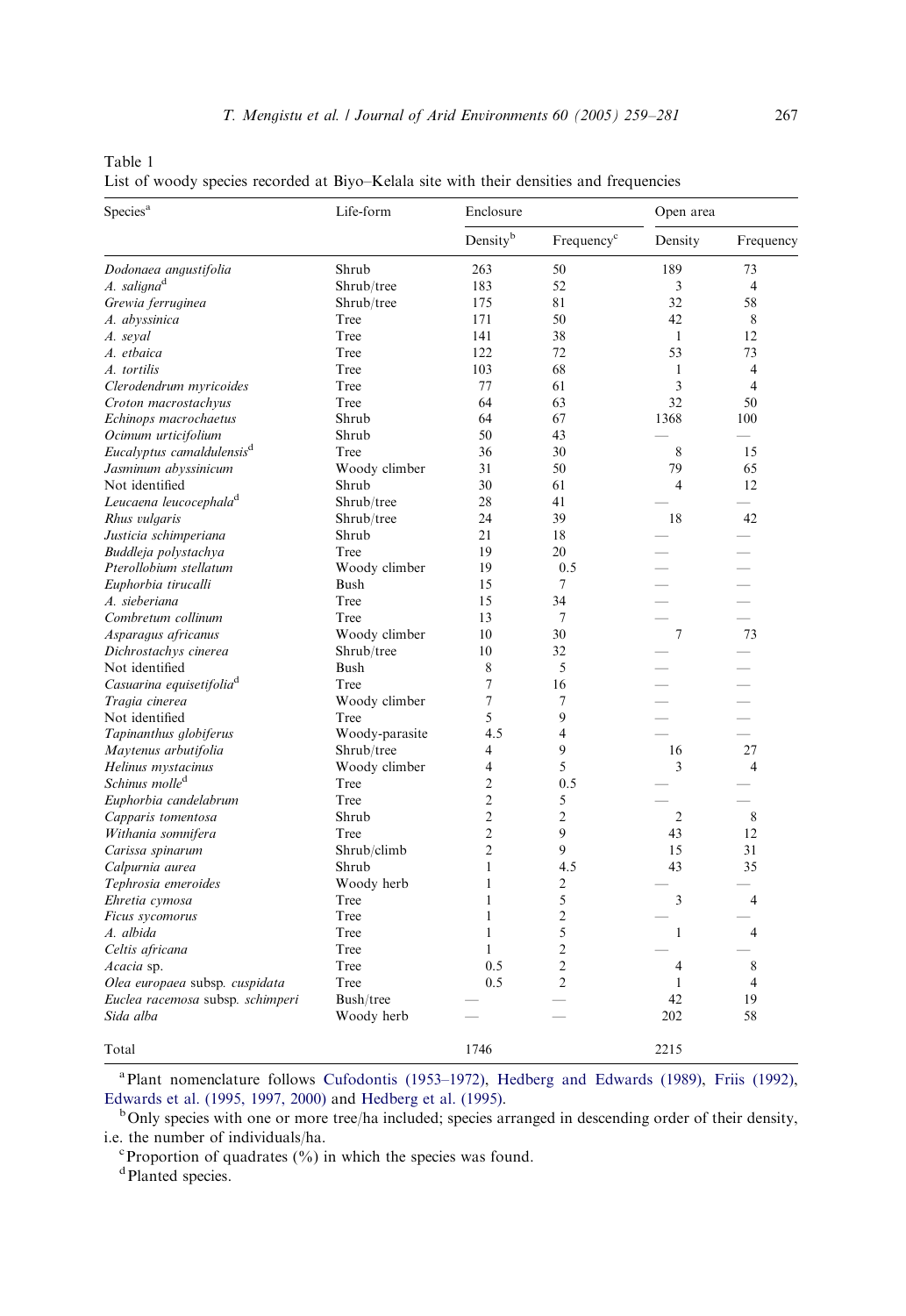<span id="page-9-0"></span>

Table 2

List of woody species recorded at Tiya study site with their densities and frequencies

| Species <sup>a</sup>               | Life-form     | Enclosure            |                        | Open area |           |  |
|------------------------------------|---------------|----------------------|------------------------|-----------|-----------|--|
|                                    |               | Density <sup>b</sup> | Frequency <sup>c</sup> | Density   | Frequency |  |
| A. ethaica                         | Tree          | 1275                 | 100                    | 665       | 10        |  |
| Euclea racemosa subsp. schimperi   | Bush/tree     | 625                  | 100                    | 575       | 76        |  |
| Rhus natalensis                    | Shrub         | 325                  | 96                     | 325       | 88        |  |
| A. tortilis                        | Tree          | 200                  | 82                     | 125       | 23        |  |
| Maytenus arbutifolia               | Shrub/tree    | 200                  | 75                     | 524       | 94        |  |
| Oromocarpum trichocarpum           | Shrub         | 184                  | 46                     | 50        | 17        |  |
| Dichrostachys cinerea              | Shrub/tree    | 175                  | 46                     |           |           |  |
| Jasminum abyssinicum               | Woody climber | 146                  | 78                     | 350       | 64        |  |
| Becium grandiflorum                | Shrub         | 146                  | 17                     | 175       | 17        |  |
| Dodonaea angustifolia              | Shrub         | 69                   | 50                     | 25        | 23        |  |
| A. saligna <sup>d</sup>            | Shrub/tree    | 57                   | 28                     |           |           |  |
| Euphorbia candelabrum              | Tree          | 49                   | 28                     | 25        | 29        |  |
| Not identified                     | Shrub         | 30                   | 42                     |           |           |  |
| Senna singueana                    | Shrub/tree    | 30                   | 57                     | 100       | 58        |  |
| Carissa spinarum                   | Shrub/climb   | 32                   | 39                     |           |           |  |
| Stereospermum Kunthianum           | Tree          | 32                   | $\overline{4}$         |           |           |  |
| Commiphora habessinica             | Tree/shrub    | 30                   | 39                     |           |           |  |
| Olea europaea subsp. cuspidata     | Tree          | 26                   | 32                     | 9         | 23        |  |
| Not identified                     | Tree          | 13                   | 25                     | 25        | 11        |  |
| Boscia salicifolia                 | Tree          | 12                   | 32                     |           |           |  |
| Steganotaenia araliacea            | Shrub/tree    | 12                   | 7                      |           |           |  |
| Grewia ferruginea                  | Shrub/tree    | 8                    | 32                     | 50        | 6         |  |
| Asparagus africanus                | Woody climber | 5                    | 7                      |           |           |  |
| Grewia erythraea                   | Shrub         | 5                    | $\overline{4}$         |           |           |  |
| Leucaena leucocephala <sup>d</sup> | Shrub/tree    | 4                    | 7                      |           |           |  |
| Buddleja polystachya               | Tree          | 4                    | 17                     | 25        | 11        |  |
| Lannea fruticosa                   | Tree          | 4                    | 3                      |           |           |  |
| Pterollobium stellatum             | Woody climber | 2                    | 3                      |           |           |  |
| Pavetta gardeniifolia              | Shrub         | $\overline{c}$       | 3                      |           |           |  |
| Osyris quadripartita               | Tree/shrub    | 1                    | 3                      |           |           |  |
| Total                              |               | 3705                 |                        | 3048      |           |  |

<sup>a</sup>Plant nomenclature follows [Cufodontis \(1953–1972\),](#page-21-0) [Hedberg and Edwards \(1989\),](#page-21-0) [Friis \(1992\)](#page-21-0), Edwards et al. (1995, 1997, 2000).

<sup>b</sup> Species arranged in descending order of their density, i.e. the number of individuals/ha; Number of individuals/ha.

<sup>c</sup> Proportion of quadrates  $(\frac{9}{0})$  in which the species was found.

<sup>d</sup>Planted species.

At Tiya site, of the total densities of all woody species, seedlings, saplings and trees accounted for 61%, 20% and 19%, respectively, in the enclosure and 59%, 21% and 20%, respectively, in the open area. The two groups of species recognized in Biyo– Kelala based on their population structures were also encountered in Tiya: Group I—represented by species with high number of individuals in the lower size classes with a more or less inverted "J" shaped frequency distribution of the diameter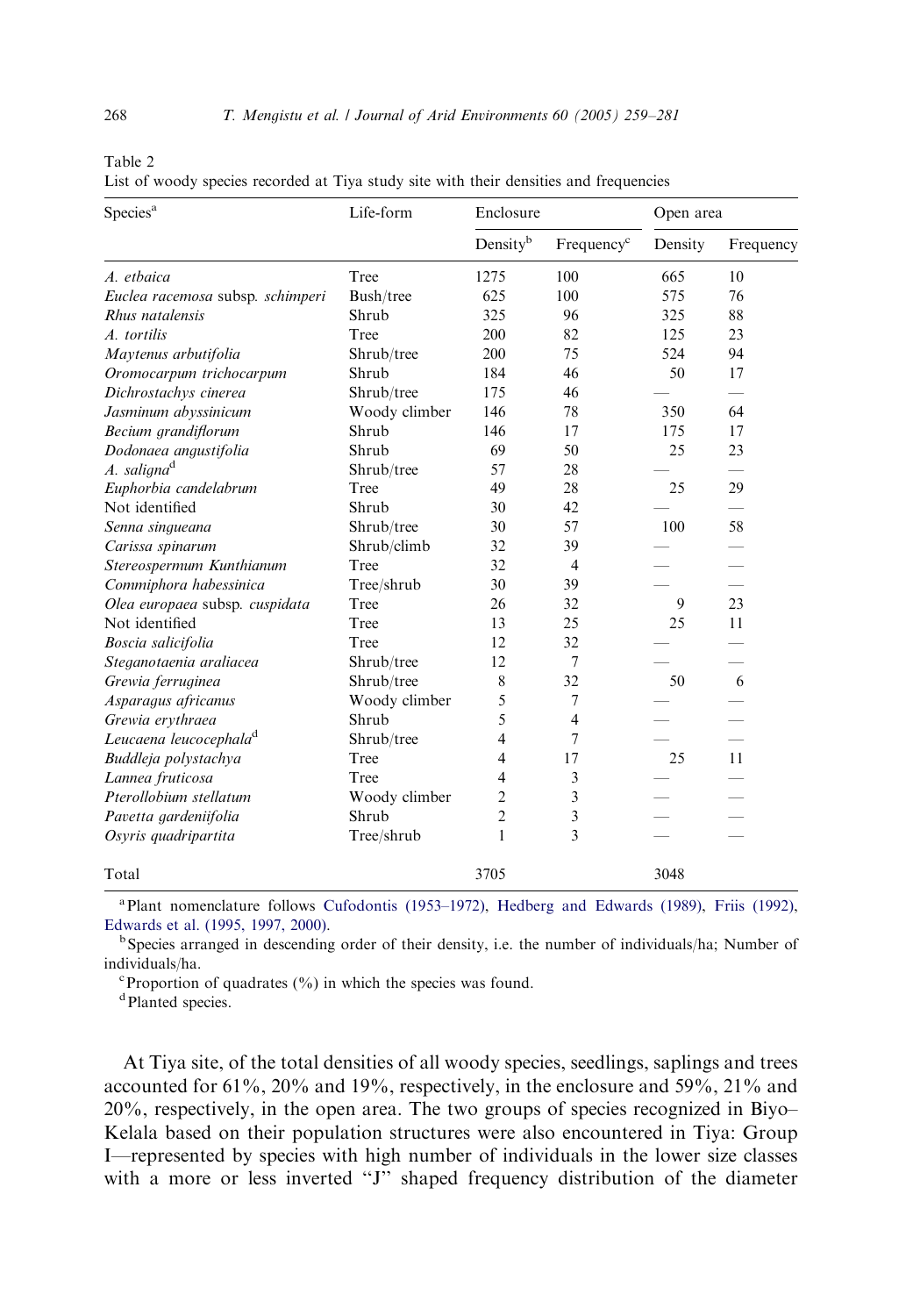<span id="page-10-0"></span>

Fig. 1. Population structure of some woody species in the enclosure at Biyo–Kelala site (G-I=Group I and G-II=Group II; Diameter classes:  $1 = 2.5$  cm;  $2 = 2.5$ –5.5 cm;  $3 = 5.5$ –7.5 cm;  $4 = 7.5$ –10;  $5 = 10$ – 12.5 cm;  $6 = 12.5 - 15$  cm; and  $7 = 15$  cm).

classes, which indicates good regeneration status; e.g. A. etbaica, Euclea racemosa subsp. schimperiana and Rhus natalensis in the enclosure and Euclea racemosa subsp. schimperiana in the open area; Group II—represented by species, which exhibited affected population structures, i.e. fewor missing individuals at one or more diameter classes; e.g. A. tortilis in the enclosure as well as A. etbaica, A. tortilis and Rhus natalensis in the open area [\(Fig. 2\)](#page-11-0).

## 3.4. Diversity of woody plants

Considering only the naturally regenerated woody plants at Biyo–Kelala site, the enclosure had about twice  $(H=2.7)$  the diversity value of the open area  $(H=1.5)$ . The diversity distribution of the species with diameter classes revealed a higher diversity value for the enclosure than the open area ([Fig. 3\)](#page-12-0). The open area had diversity value exclusively for the first diameter class only. The other diameter classes had either no species composition or were represented by only one species for which the diversity value will not be depicted. Shannon–Wiener Indices were 2.5 and 2 for the enclosure and open area at Tiya site, respectively. Comparison of Shannon's Diversity Index for the different diameter classes revealed higher values for the enclosure than the open area at each class. However, in both cases the smaller diameter classes exhibited higher diversity values than the larger classes.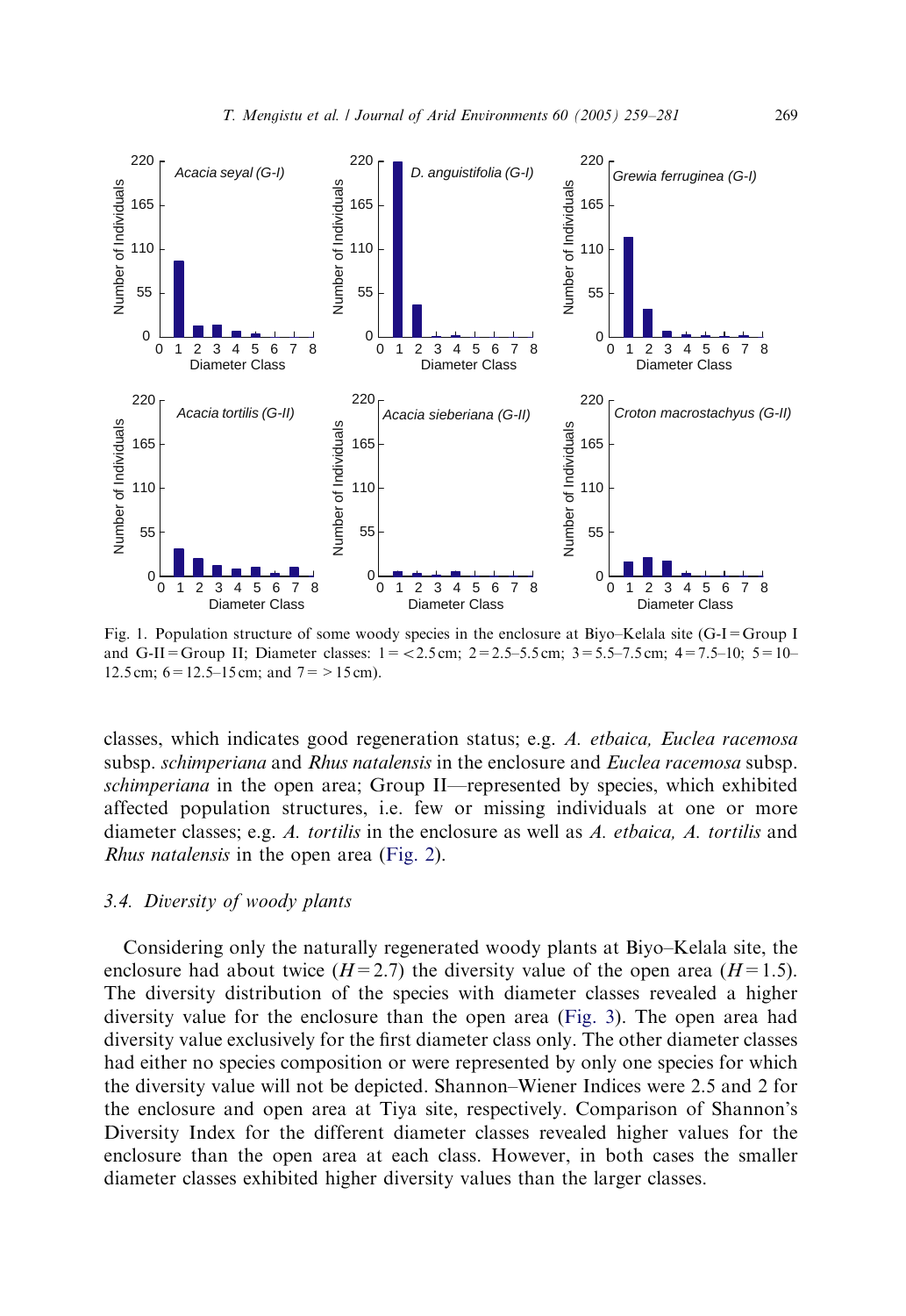<span id="page-11-0"></span>

Fig. 2. Population structure of some woody species in the enclosure and open area at Tiya site (G-I = Group I and G-II = Group II; Diameter classes:  $1 = 2.5$  cm;  $2 = 2.5$ –5.5 cm;  $3 = 5.5$ –7.5 cm;  $4 = 7.5$ –10;  $5=10-12.5$  cm;  $6=12.5-15$  cm; and  $7=>15$  cm; E=enclosure; O=open area).

#### 3.5. Composition and density of soil seed banks

The total numbers of species recovered from the soil samples collected in Biyo– Kelala site were 48 for the enclosure and 30 for the open area ([Table 3\)](#page-13-0). Of these, at least 11 species of the enclosure and 4 species of the open area were woody species while the rest were herbs and grasses. The total numbers of seeds obtained from all soil samples collected down to the depth of 12 cm in the enclosure (total area of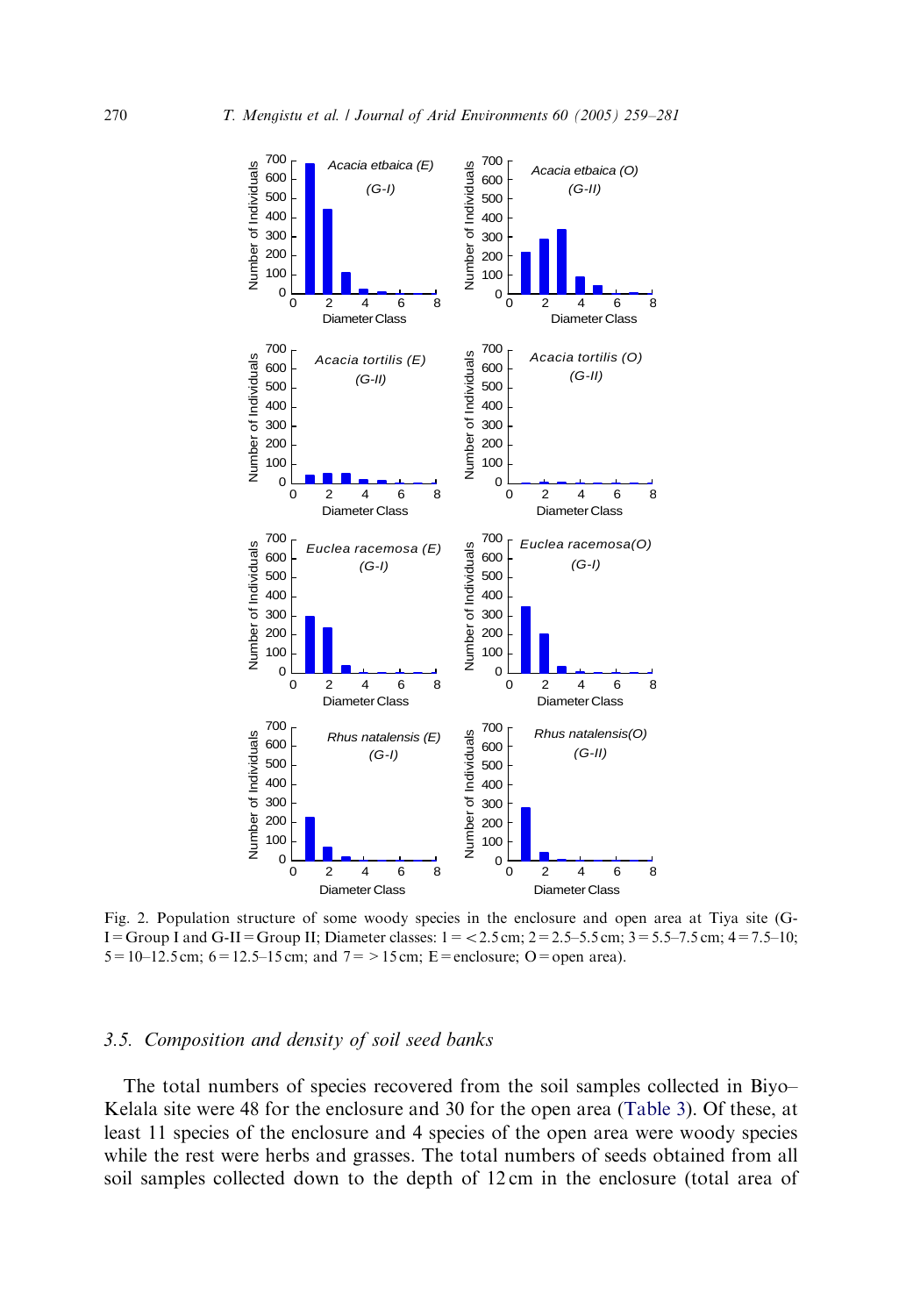<span id="page-12-0"></span>

Fig. 3. Diversity of woody plants in each diameter class at the two sites (diameter classes:  $1 = < 2.5$  cm;  $2=2.5-5.5$  cm;  $3=5.5-7.5$  cm;  $4=7.5-10$ ;  $5=10-12.5$  cm;  $6=12.5-15$  cm; and  $7=>15$  cm).

samples = 9900 cm<sup>2</sup>) and open area (total area of samples = 5850 cm<sup>2</sup>) at Biyo–Kelala were 2737 and 973, respectively. These corresponded to mean densities  $(\pm S.E.)$  of 2765 ( $\pm$ 124) and 1663 ( $\pm$ 117) seeds m<sup>-2</sup>, respectively. Similarly, at Tiya site, a total of 30 and 16 species were recovered from all the soil samples collected in the enclosure and open area, respectively [\(Table 4](#page-15-0)). The total numbers of seeds obtained from all soil samples collected down to the depth of 12 cm in the enclosure (total area of samples =  $6300 \text{ cm}^2$ ) and the open area (total area of samples =  $3825 \text{ cm}^2$ ) at Tiya were  $1771$  and  $381$ , respectively. The corresponding mean densities  $(+S.E.)$  were 2811 ( $\pm$ 276) seeds m<sup>-2</sup> in the enclosure and 996 ( $\pm$ 243) seeds m<sup>2</sup> in the open area.

The highest densities of seeds were observed in the upper three centimeters of soil in both the enclosures and open areas at both sites and seed density decreased with increasing depth [\(Fig. 4](#page-16-0)). The number of species present showed a similar but less pronounced trend ([Fig. 5](#page-17-0)). There was variation in the depth distribution of seeds and species both between species and between the enclosures and open areas at both sites [\(Table 3 and 4](#page-13-0); [Figs. 4 and 5](#page-16-0)).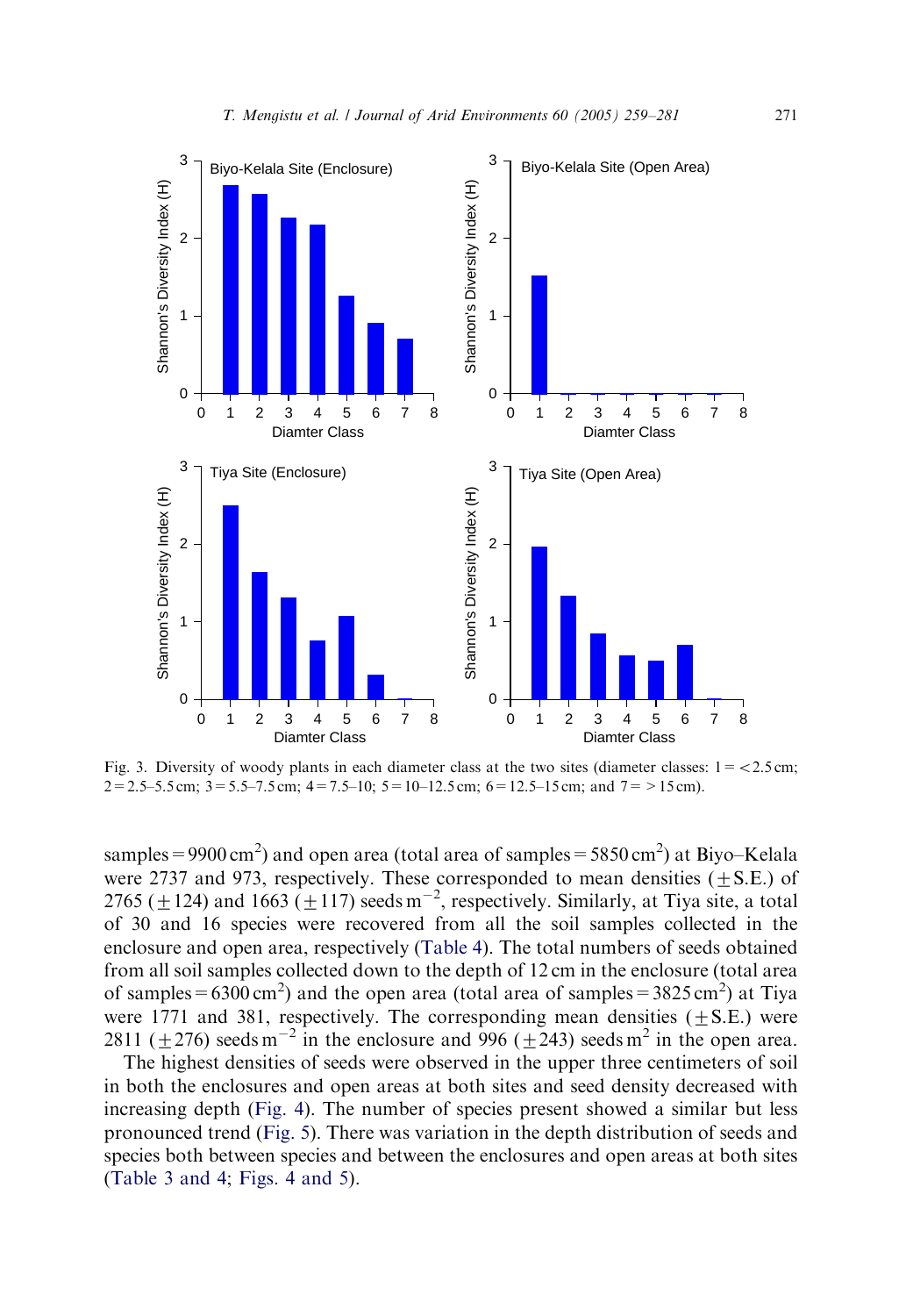<span id="page-13-0"></span>Table 3

List of species with the number of seeds recorded from the soil samples collected at the Biyo–Kelala site

| Species <sup>a</sup>                | Life-form                | Enclosure      |                         |                |                          |                          | Open area                |                |                          |                |                |  |
|-------------------------------------|--------------------------|----------------|-------------------------|----------------|--------------------------|--------------------------|--------------------------|----------------|--------------------------|----------------|----------------|--|
|                                     |                          | Total          | Soil layer              |                |                          |                          | Total                    |                | Soil layer               |                |                |  |
|                                     |                          |                | $\mathbf{1}$            | $\overline{2}$ | 3                        | $\overline{\mathcal{L}}$ |                          | $\mathbf{1}$   | $\overline{2}$           | 3              | 4              |  |
| Andropogon abyssinicus <sup>b</sup> | Grass                    | 621            | 313                     | 159            | 109                      | 40                       | 322                      | 126            | 95                       | 46             | 55             |  |
| A. saligna                          | Shrub                    | 543            | 267                     | 168            | 70                       | 38                       | 20                       | 8              | 8                        | $\overline{2}$ | $\overline{2}$ |  |
| Kohautia coccinia                   | Herb                     | 318            | 141                     | 95             | 49                       | 33                       | 378                      | 104            | 142                      | 89             | 43             |  |
| Tagetis minuta                      | Herb                     | 193            | 111                     | 43             | 20                       | 19                       | $\overline{\phantom{0}}$ |                |                          |                |                |  |
| Cyperus sp. 1                       | Sedge                    | 162            | 98                      | 35             | 21                       | 8                        | 33                       | 15             | $\overline{\mathcal{L}}$ | $\overline{7}$ | $\overline{7}$ |  |
| Amaranthus greacizanus              | Herb                     | 40             | 22                      | 13             | $\overline{4}$           | $\mathbf{1}$             | 5                        | 3              |                          | $\overline{2}$ |                |  |
| Bromus leptoclodos                  | Grass                    | 137            | 78                      | 33             | 19                       | 7                        | 56                       | 37             | 11                       | 6              | $\overline{c}$ |  |
| Galinsoga quadriradiata             | Herb                     | 130            | 70                      | 27             | 19                       | 14                       | 1                        | $\mathbf{1}$   |                          |                |                |  |
| Bidens negriana                     | Herb                     | 102            | 51                      | 30             | 12                       | 9                        | 15                       | 14             | $\mathbf{1}$             |                |                |  |
| Macrotyloma tenuiflorum             | Herb                     | 59             | 27                      | 17             | 7                        | 8                        | 8                        | $\overline{4}$ | $\overline{3}$           | $\mathbf{1}$   |                |  |
| Not identified                      |                          | 53             | 25                      | 11             | 14                       | 3                        | $\mathbf{1}$             | $\mathbf{1}$   |                          |                |                |  |
| Dodonaea angustifolia               | Shrub                    | 40             | 31                      | 9              |                          |                          | 11                       | 5              | 4                        | 1              | 1              |  |
| Solanum nigrum                      | Herb                     | 33             | 11                      | 7              | 8                        | 7                        | 19                       | 4              | 5                        | $\overline{c}$ | 8              |  |
| Trifolium baccarinii                | Herb                     | 27             | 14                      | 8              | $\overline{\mathcal{L}}$ | $\mathbf{1}$             | 5                        | 3              | $\mathbf{1}$             | $\mathbf{1}$   |                |  |
| Senecio ochrocarpus                 | Herb                     | 26             | 21                      | 5              |                          |                          | 8                        | 5              | 3                        |                |                |  |
| Achyranthus aspera                  | Herb                     | 23             | 11                      | 5              | 4                        | 3                        |                          |                |                          |                |                |  |
| Digitaria velutina                  | Grass                    | 21             | 14                      | $\overline{4}$ | $\mathbf{1}$             | $\overline{2}$           | 21                       | 7              | 3                        | 6              | 5              |  |
| Setaria verticillata                | Grass                    | 18             | 15                      | $\overline{c}$ | 1                        |                          | $\mathbf{1}$             |                | $\mathbf{1}$             |                |                |  |
| Arthraxon lancifolius               | Herb                     | 17             | 13                      | 3              | $\mathbf{1}$             |                          | 9                        | 8              | $\mathbf{1}$             |                |                |  |
| Bidens pilosa                       | Herb                     | 17             | $\overline{7}$          | 4              | 3                        | 3                        |                          |                |                          |                |                |  |
| A. seyal                            | Tree                     | 15             | 14                      |                | 1                        |                          |                          |                |                          |                |                |  |
| Oxalis radicosa                     | Herb                     | 15             | 8                       | 4              | $\mathbf{1}$             | $\overline{2}$           | $\overline{7}$           |                | 4                        | 3              |                |  |
| Erucastrum arabicum                 | Herb                     | 12             | 4                       | 7              | 1                        |                          | 5                        | $\overline{2}$ | $\mathbf{1}$             | $\overline{2}$ |                |  |
| Nephrophyllum abyssinicum           | Herb                     | 12             | 8                       | $\overline{c}$ | $\mathbf{1}$             | 1                        |                          |                |                          |                |                |  |
| Datura stramonium                   | Herb                     | 11             | 10                      |                | $\mathbf{1}$             |                          |                          |                |                          |                |                |  |
| Eragrostis tef                      | Grass                    | 11             | 7                       |                | $\overline{4}$           |                          | $\overline{c}$           | $\overline{2}$ |                          |                |                |  |
| Not identified                      | Herb                     | 10             | 6                       | 4              |                          |                          |                          |                |                          |                |                |  |
| A. tortilis                         | Tree                     | 9              | 8                       |                | $\mathbf{1}$             |                          |                          |                |                          |                |                |  |
| Astragalus fetmensis                | Herb                     | $\tau$         | $\mathbf{1}$            | 1              | 3                        | $\overline{c}$           | 4                        |                | 1                        | $\mathbf{1}$   | $\overline{2}$ |  |
| Eucalyptus camaldulensis            | Tree                     | 6              | $\mathbf{1}$            | $\overline{c}$ | $\overline{c}$           | $\mathbf{1}$             | $\overline{2}$           |                |                          |                | $\overline{c}$ |  |
| Grewia ferrugenia                   | Tree                     | 5              | 5                       |                |                          |                          |                          |                |                          |                |                |  |
| Not identified                      | $\overline{\phantom{0}}$ | 5              |                         | 3              | $\overline{c}$           |                          | 5                        | $\mathbf{1}$   | $\overline{c}$           | $\mathbf{1}$   | $\mathbf{1}$   |  |
| Acacia sp. 1                        | Tree                     | $\overline{4}$ | 3                       |                | $\mathbf{1}$             |                          |                          |                |                          |                |                |  |
| Croton macrostachyus                | Tree                     | $\overline{4}$ | 1                       | $\mathbf{1}$   | $\overline{c}$           |                          |                          |                |                          |                |                |  |
| Ocimum urticifolium                 | Shrub                    | 4              | $\overline{\mathbf{4}}$ |                |                          |                          |                          |                |                          |                |                |  |
| Misopates orontium                  | L.                       | 3              | 3                       |                |                          |                          | 9                        |                | 1                        | 3              | 5              |  |
| Satureja abyssinica                 | Herb                     | 3              | 3                       |                |                          |                          |                          |                |                          |                |                |  |
| Solanum villosum                    | Herb                     | 3              |                         |                | 3                        |                          |                          |                |                          |                |                |  |
| Not identified                      |                          | 3              | 3                       |                |                          |                          | 19                       |                | 1                        | 5              | 13             |  |
| A. etbaica                          | Tree                     | $\mathfrak{2}$ | $\mathbf{1}$            |                |                          | 1                        |                          |                |                          |                |                |  |
| Chenopodium album                   | Herb                     | $\overline{c}$ | $\mathbf{1}$            | $\mathbf{1}$   |                          |                          |                          |                |                          |                |                |  |
| Commelina africana                  | Herb                     | $\overline{2}$ | $\overline{2}$          |                |                          |                          |                          |                |                          |                |                |  |
| Commelina subulata                  | Herb                     | $\overline{2}$ | $\overline{2}$          |                |                          |                          |                          |                |                          |                |                |  |
| Zaleya Pentandra                    | Herb                     | $\overline{2}$ | $\mathbf{1}$            |                | $\mathbf{1}$             |                          |                          |                |                          |                |                |  |
| Not identified                      | Herb                     | $\overline{2}$ | $\overline{2}$          |                |                          |                          |                          |                |                          |                |                |  |
| Acacia sp. 2                        | Tree                     | $\mathbf{1}$   |                         | 1              |                          |                          |                          |                |                          |                |                |  |
|                                     |                          |                |                         |                |                          |                          |                          |                |                          |                |                |  |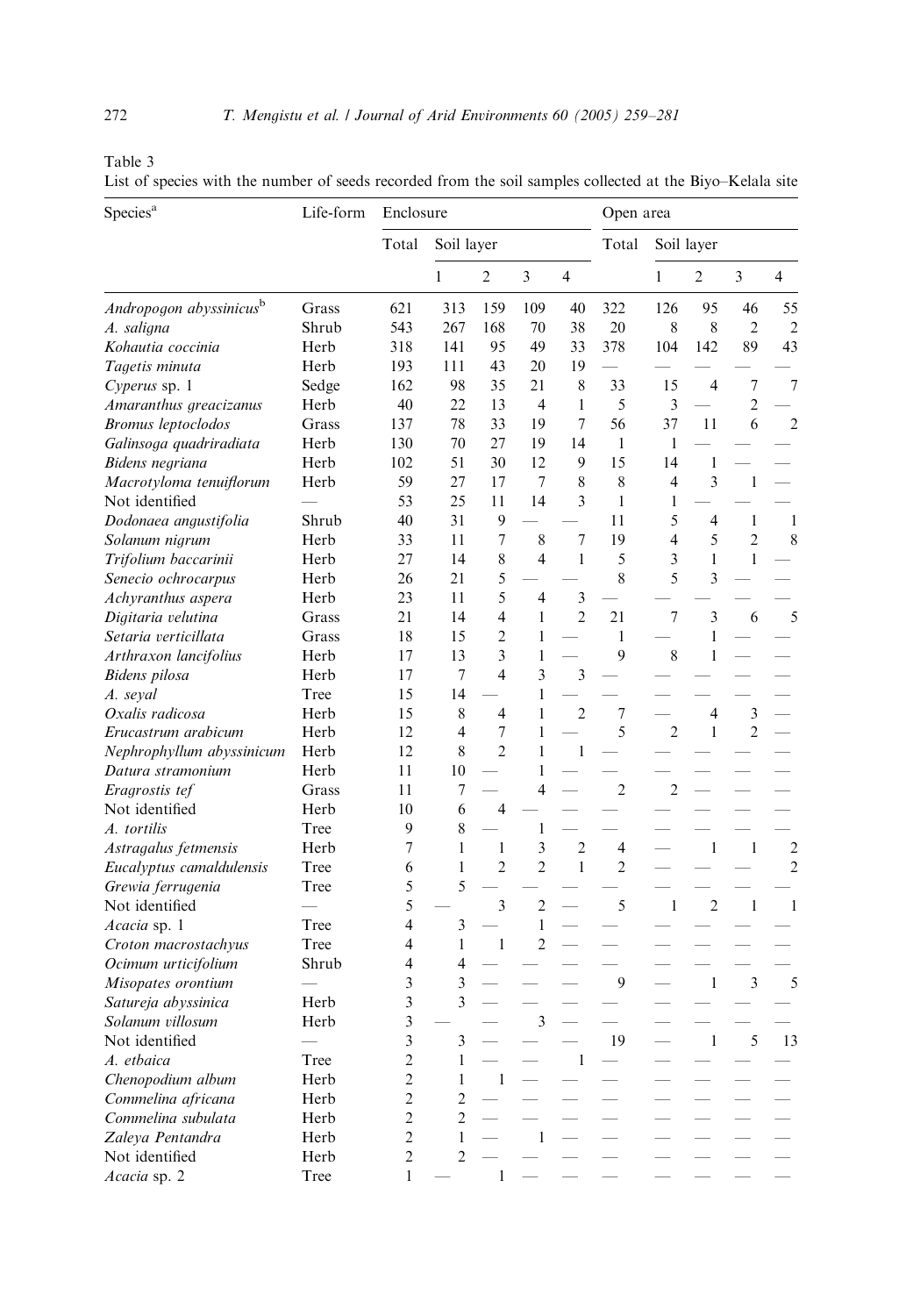| Species <sup>a</sup> | Life-form | Enclosure |            |     |     |                | Open area      |     |     |     |                |  |
|----------------------|-----------|-----------|------------|-----|-----|----------------|----------------|-----|-----|-----|----------------|--|
|                      |           | Total     | Soil layer |     |     | Total          | Soil layer     |     |     |     |                |  |
|                      |           |           |            | 2   | 3   | $\overline{4}$ |                |     | 2   | 3   | $\overline{4}$ |  |
| Launaea massauensis  | Herb      |           |            |     |     |                |                |     |     |     |                |  |
| Not identified       |           |           |            |     |     |                | $\overline{c}$ |     |     |     |                |  |
| Not identified       |           |           |            |     |     |                | 2              | 2   |     |     |                |  |
| Caylusea abyssinica  | Herb      |           |            |     |     |                |                |     |     |     |                |  |
| Kohautia aspera      | Herb      |           |            |     |     |                |                |     |     |     |                |  |
| Total                |           | 2737      | 1439       | 704 | 391 | 203            | 973            | 354 | 294 | 178 | 147            |  |

Table 3 (continued)

<sup>a</sup> Plant nomenclature follows [Cufodontis \(1953–1972\),](#page-21-0) [Hedberg and Edwards \(1989, 1995\),](#page-21-0) [Friis \(1992\)](#page-21-0), [Edwards et al. \(1995, 1997, 2000\).](#page-21-0)<br><sup>b</sup> Species arranged with descending total number of seeds.

### 3.6. Diversity of the soil seed banks

Acacia saligna, one of the planted exotic trees, accounted for 72% of the woody portion of the soil seed bank, 20% of the total soil seed bank in the enclosure and only 2% of the soil seed bank in the open area at Biyo–Kelala site ([Table 3](#page-13-0)). Even though, the diversity of all plant species, including herbs and grasses, in the soil seed bank was greater in the enclosure  $(H=3)$  than the open area  $(H=1.6)$  at Biyo–Kelala site, it seems to have a decreasing trend with depth for both land uses [\(Fig. 4\)](#page-16-0). Similarly, the diversity of soil seed banks at Tiya site was 1.77 for the enclosure and 1.48 for the open area. Herbs and grasses dominated the soil seed banks at both sites while several of the woody species recorded in the above-ground vegetation were not represented at all (compare [Table 1](#page-8-0) with [Table 3](#page-13-0) and [Table 2](#page-9-0) with [Table 4](#page-15-0)).

### 3.7. Similarity between the enclosures and open areas

There were considerable differences in the species composition of the aboveground woody vegetation between the enclosures and open areas at both sites  $(SSC = 0.60$  and 0.65 for Biyo–Kelala and Tiya sites, respectively). Similar differences were also observed in the species composition of the soil seed banks between the enclosures and open areas at both sites  $(SSC = 0.60$  and 0.66 for Biyo– Kelala and Tiya sites, respectively). Comparisons of the compositions of woody species between the above-ground vegetation and the soil seed bank revealed quite low similarities for the enclosures at both sites  $(SSC = 0.31$  and 0.06 for Biyo–Kelala and Tiya sites, respectively) and the open area at Biyo–Kelala site ( $SSC = 0.15$ ). For the open area at Tiya site, similarity of the composition of woody species between the standing vegetation and the soil seed bank could not be calculated since woody species were not represented in the soil seed bank.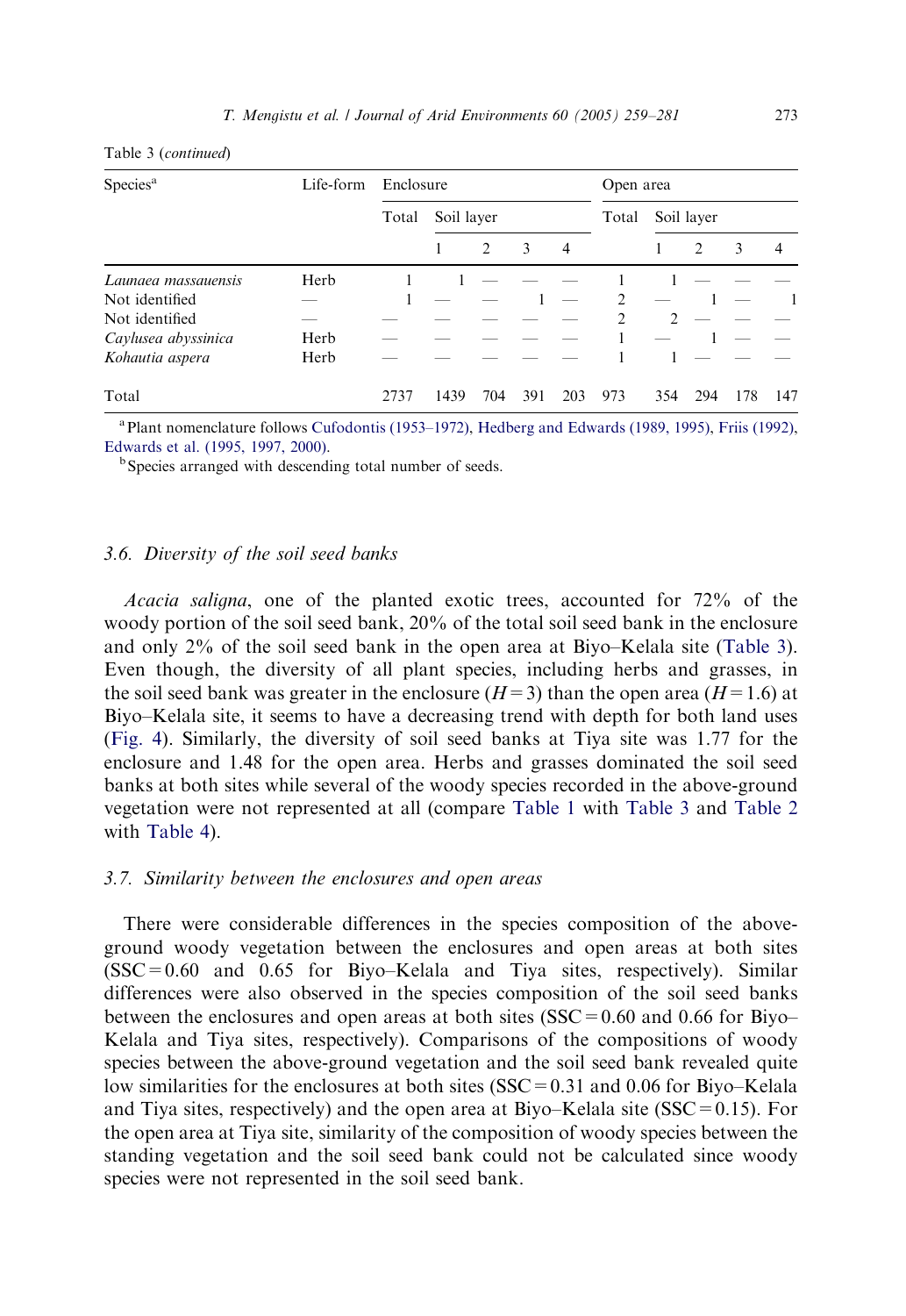<span id="page-15-0"></span>

| Table | 4 |
|-------|---|

List of species with the number of seeds recorded from the soil samples collected at Tiya site

| Species <sup>a</sup>      | Life-form | Enclosure      |                |                |                         |                          | Open area      |                |                |                |                |  |
|---------------------------|-----------|----------------|----------------|----------------|-------------------------|--------------------------|----------------|----------------|----------------|----------------|----------------|--|
|                           |           | Total*         | Soil layers    |                |                         |                          | Total          |                | Soil layers    |                |                |  |
|                           |           |                | 1              | $\overline{2}$ | $\overline{3}$          | $\overline{4}$           |                | $\mathbf{1}$   | $\overline{2}$ | $\overline{3}$ | $\overline{4}$ |  |
| Cyperus sp 2.             | Sedge     | 962            | 702            | 174            | 56                      | 30                       | 499            | 355            | 70             | 50             | 24             |  |
| Aristida congesta         | Herb      | 153            | 118            | 20             | 10                      | 5                        |                |                |                |                |                |  |
| Cyperus rotundus          | Grass     | 134            | 103            | 23             | $\overline{2}$          | 6                        | 137            | 98             | 22             | 13             | $\overline{4}$ |  |
| Eragrostis aspera         | Grass     | 129            | 60             | 34             | 25                      | 10                       | 121            | 81             | 29             | $\overline{7}$ | $\overline{4}$ |  |
| Ocimum basilicum          | Herb      | 121            | 79             | 19             | 12                      | 11                       | 10             | 6              | $\overline{2}$ | $\overline{2}$ |                |  |
| Chloris pyconothrix       | Grass     | 85             | 61             | 13             | $\overline{7}$          | $\overline{4}$           | 45             | 28             | 14             | $\mathbf{1}$   | $\overline{c}$ |  |
| Tragus berteronianus      | Herb      | 37             | 31             | 5              | 1                       | $\overline{\phantom{0}}$ | 27             | 18             | 5              | $\mathbf{1}$   | $\overline{3}$ |  |
| Medicago sativa           | Herb      | 29             | 17             | 3              | 4                       | 5                        | 5              | 3              | 1              | L.             | $\mathbf{1}$   |  |
| Ochthochloa compressa     | Grass     | 17             | 9              | 5              | 1                       | $\overline{2}$           | 9              | 9              |                |                |                |  |
| Bidens macropetra         | Herb      | 16             | 13             | $\mathbf{1}$   | 1                       | $\mathbf{1}$             | $\overline{4}$ | 1              | $\overline{2}$ | $\mathbf{1}$   |                |  |
| Phylanthus fischeri       | Herb      | 16             | 11             |                | 5                       |                          |                |                |                |                |                |  |
| Pilea tetraphylla         | Herb      | 12             | 7              |                | $\overline{\mathbf{4}}$ | $\mathbf{1}$             |                |                |                |                |                |  |
| Eragrostis tef            | Grass     | 8              |                | 6              |                         | $\overline{2}$           | 10             | 7              | $\overline{2}$ |                | $\overline{1}$ |  |
| Brachypodium distachyon   | Herb      | 7              | 7              |                |                         |                          |                |                |                |                |                |  |
| Senecio ochrocarpus       | Herb      | 7              | $\mathfrak{Z}$ | $\overline{2}$ | $\mathbf{1}$            | $\mathbf{1}$             | $\overline{2}$ | $\overline{2}$ |                |                |                |  |
| Tephrosia pentaphylla     | Herb      | 7              | 5              | $\mathbf{1}$   |                         | $\mathbf{1}$             | $\overline{2}$ | 1              |                |                | $\overline{1}$ |  |
| Festuca abyssinica        |           | 6              | 5              |                | 1                       |                          |                |                |                |                |                |  |
| Setaria verticillata      | Grass     | 6              | $\overline{4}$ | $\mathbf{1}$   | $\mathbf{1}$            |                          | $\mathbf{1}$   | 1              |                |                |                |  |
| Launaea intybacea         | Herb      | $\overline{4}$ | $\overline{4}$ |                |                         |                          |                |                |                |                |                |  |
| Barleria argentia         | Herb      | $\overline{c}$ | $\overline{2}$ |                |                         |                          |                |                |                |                |                |  |
| Tephrosia emeroides       | Herb      | $\overline{c}$ | $\overline{2}$ |                |                         |                          |                |                |                |                |                |  |
| Not identified            |           | $\overline{c}$ | $\mathbf{1}$   | $\mathbf{1}$   |                         |                          | 3              | $\overline{2}$ |                | $\mathbf{1}$   |                |  |
| Not identified            |           | $\overline{2}$ | 1              | $\mathbf{1}$   |                         |                          |                |                |                |                |                |  |
| Acacia sp.                | Wood      | 1              | 1              |                |                         |                          |                |                |                |                |                |  |
| Achyranthus aspera        | Herb      | 1              | 1              |                |                         |                          |                |                |                |                |                |  |
| Astragalus fetmensis      |           | 1              | $\mathbf{1}$   |                |                         |                          | 3              | 3              |                |                |                |  |
| Commelina africana        | Herb      | 1              | 1              |                |                         |                          |                |                |                |                |                |  |
| Misopates orontium        |           | 1              | 1              |                |                         |                          | $\overline{2}$ | $\overline{2}$ |                |                |                |  |
| Nephrophyllum abyssinicum | Herb      | 1              | 1              |                |                         |                          |                |                |                |                |                |  |
| Not identified            |           | 1              | 1              |                |                         |                          |                |                |                |                |                |  |
| Total                     |           | 1771           | 1252           | 309            | 131                     | 79                       | 381            | 262            | 77             | 26             | 16             |  |

Species arranged with descending total number of seeds.

<sup>a</sup> Plant nomenclature follows [Cufodontis \(1953–1972\),](#page-21-0) [Hedberg and Edwards \(1989, 1995\),](#page-21-0) [Friis \(1992\)](#page-21-0), [Edwards et al. \(1995, 1997, 2000\).](#page-21-0)

## 4. Discussion

Even though the original vegetation status of the study sites at the time of establishment of the enclosures was not documented, the results from the present study clearly demonstrated the importance of enclosures in the restoration of degraded dryland areas. The comparison made between the enclosures and open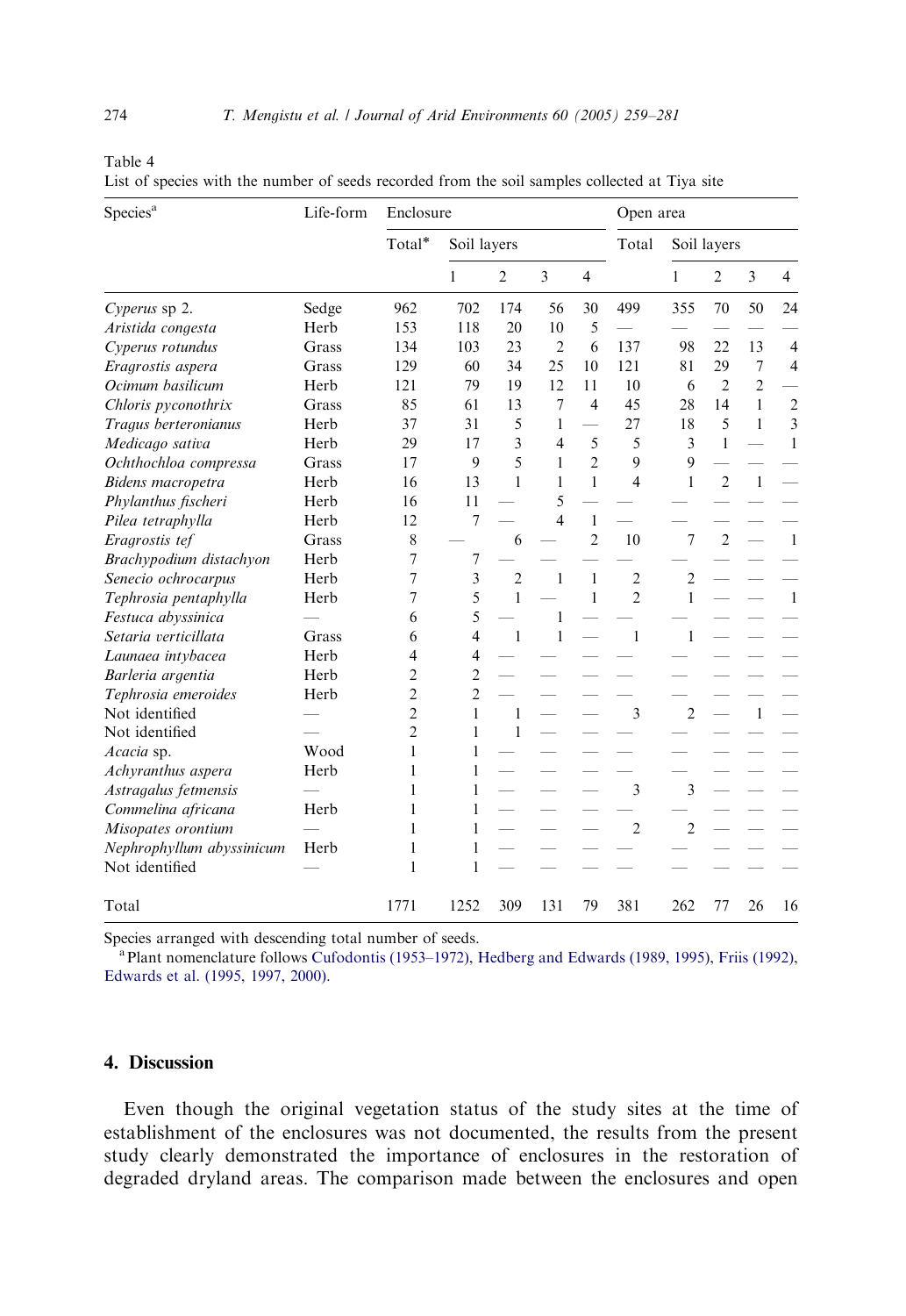<span id="page-16-0"></span>

Fig. 4. Depth distribution of seeds in the soil at both sites (soil layers:  $1 = 0-3$  cm;  $2 = 3-6$  cm;  $3 = 6-9$  cm; and  $4 = 9 - 12$  cm).

grazing areas of the two study sites showed that the composition, diversity and density of woody species of the above-ground vegetation were higher in the enclosures suggesting rehabilitation of the degraded areas in relatively short periods of time by simply avoiding or minimizing interference of people and domestic animals in the degraded areas, i.e. establishing enclosures (Zerihun and Backéus, [1991\)](#page-22-0). Similar encouraging results have been reported from studies made on enclosures established within the last two decades in Tigray, northeastern Ethiopia [\(Kindeya, 1997](#page-21-0); [Emiru, 2002;](#page-21-0) [Kidane, 2002](#page-21-0)) and southern Welo [\(Kebrom, 1998](#page-21-0)). The degraded forestlands in Tigray have been set-aside as enclosures for site rehabilitation, and to date, areas of over 188,432 ha, including areas identified for gum and incense production, are being protected under enclosures [\(Emiru, 2002](#page-21-0)).

At Biyo–Kelala site, density of the pioneer species, Dodonaea angustifolia, was higher in conformity to findings of a similar study in the degraded drylands of Welo [\(Tesfaye and Bengtsson, 1999;](#page-22-0) [Tesfaye, 2000](#page-22-0)), followed by those of A. saligna, a planted exotic species, and Grewia ferruginea. This may be attributed to the ability of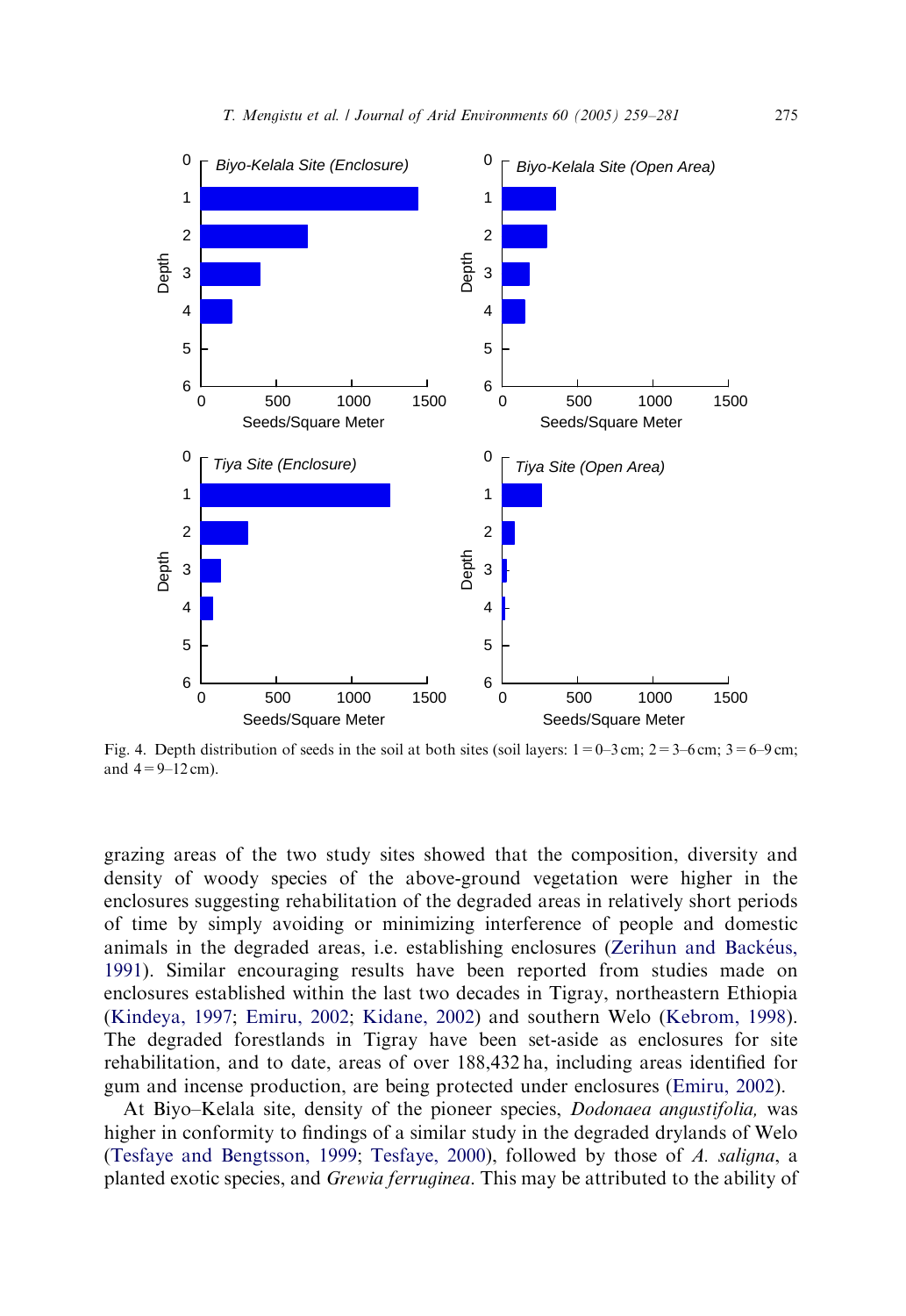<span id="page-17-0"></span>

Fig. 5. Depth distribution of species in the soil at both sites (soil layers:  $1 = 0-3$  cm;  $2 = 3-6$  cm;  $3 = 6-9$  cm; and  $4 = 9 - 12$  cm).

the species to regenerate via different pathways, namely from recently dispersed seeds (seed rain), long-lived seed reserves in the soil (soil seed bank) (see [Tables 3 and](#page-13-0) [4\)](#page-13-0) and/or sprouting from damaged stumps or roots. At Tiya site, A. etbaica was the most dominant species in both the enclosure and open area. Its density was greater in the enclosure than the open area by a factor of two. A similar result was also reported from a study made in Tigray [\(Emiru, 2002\)](#page-21-0). The continuous disturbance occurring in the open area has prevented the development of vegetation comparable with that of the enclosure in Biyo–Kelala site. Instead, the area has become dominated by Echinops macrochaetus and Sida alba, which seem to be favored by the disturbance.

Both in the enclosures and open areas at both sites, the lower diameter classes exhibited higher diversity values suggesting that the sites are at an early stage of succession [\(Silvertown, 1982\)](#page-22-0). Analyses of the population structure, i.e. the number of individuals of some species in each diameter class ([Figs. 2 and 3](#page-11-0)), revealed relatively large number of individuals, seedlings, in the lowest diameter class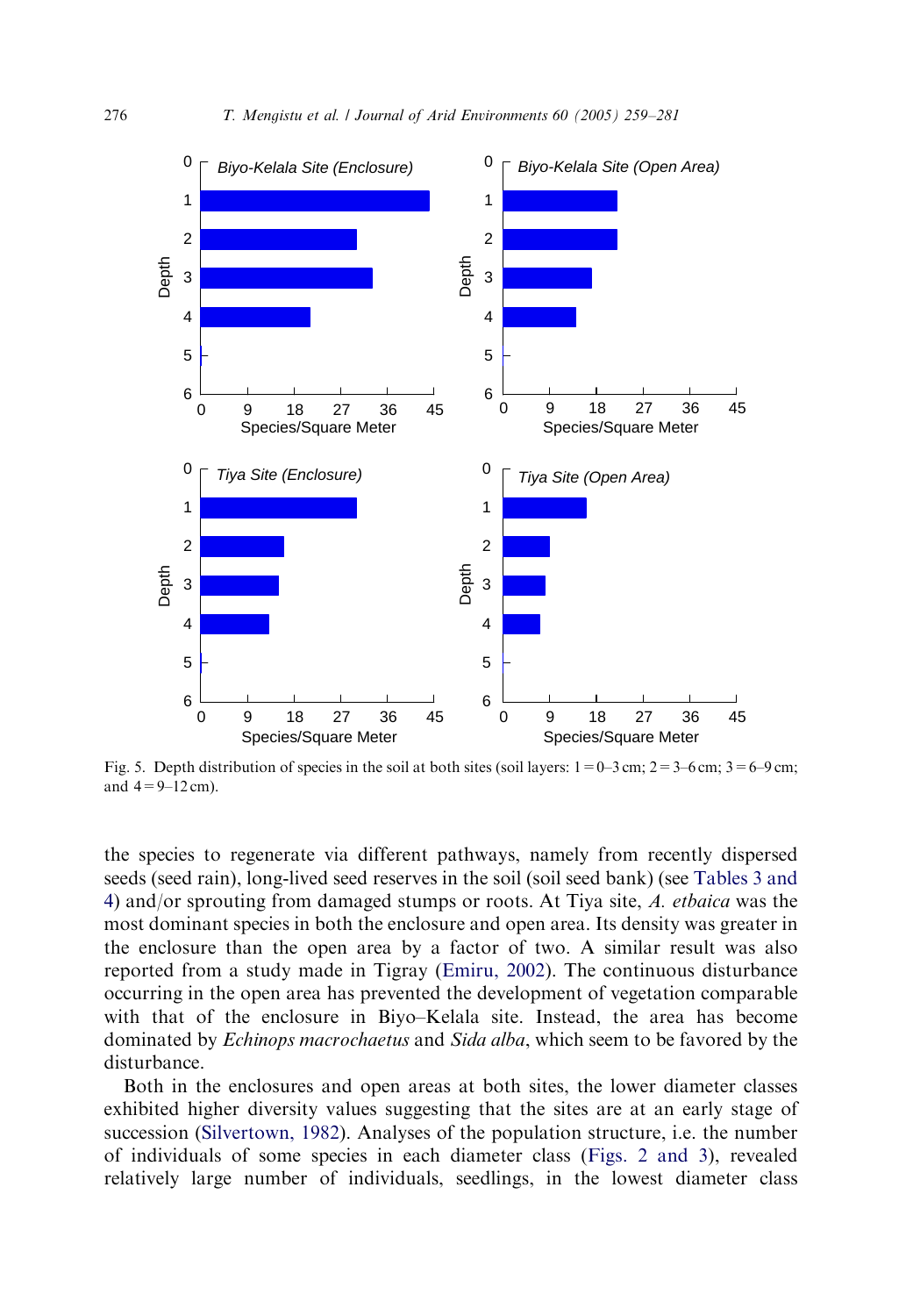followed by either a gradual or sharp decline in the next higher diameter classes, more or less forming reversed ''J'' type of distributions. These trends are indications of normal regeneration status progressing towards stable population structures provided that the sites are protected from further human and animal interferences. Conversely, in Biyo–Kelala site, some species, e.g. Olea europaea subsp. cuspidata and Stereospermum kunthianum possess neither seedlings in the vegetation nor seeds in the soil. They were found in the standing vegetation with densities of about one tree/ha, which may indicate the possibility of local disappearance in the event of death of the existing fewindividuals. This calls for interventions aimed at facilitating perpetuation of such species, e.g. through enrichment plantation of their seedlings.

At both sites, the overall diversity and diversity in each diameter class revealed higher values for the enclosures than the open areas. The fact that the open grazing land at Biyo–Kelala site exhibited diversity value exclusively for the first diameter class only suggests that saplings and mature individuals are either being continuously cut or seedlings are prevented from developing. The high diversity values of enclosures compared with those of open areas indicate the importance of enclosures for the conservation of genetic resources of the woody species, particularly rare and unique species that are under heavy threat of local extermination and eventual extinction.

The number of species and density of the soil seed banks recorded at both sites was much lower than those reported for dry Afromontane forests in the country ([Demel](#page-21-0) [and Granstr](#page-21-0)ö[m, 1995](#page-21-0); [Demel, 1996, 1997b, 1998](#page-21-0)). This might be attributed to the anthropogenic and natural disturbances that have led to the degradation of the sites over many years, including the associated erosion of the topsoil in which most of the seeds are stored. The nature and degree of disturbances inflicted on a site are major determining factors not only in the number of species and density of soil seed banks but also in the realization of the existing potential of the seed bank (Granström, 1986).

Herbs and grasses had the highest number of species and densities of viable seeds in the soil seed bank while, except the planted  $\Lambda$ . saligna, none of the other woody plants at both sites accumulated significant number of seeds in the soil in concurrence with findings from previous similar works (Demel and Granström, [1995;](#page-21-0) [Demel, 1996, 1997b, 1998](#page-21-0); [Kebrom and Tesfaye, 2000](#page-21-0)). Annual herbs and grasses rely on persistent seed banks since their yearly population turn over is at risk of environmental uncertainties, and the seed is the only persistent stage. However, most woody species appear not to rely on persistent seed banks ([Parker, 1989](#page-22-0)) but either on seedling banks or coppicing from damaged stumps [\(Demel, 1997a](#page-21-0)). Another explanation for the fewseeds of woody plants in the soil seed banks could be the possibility of exhaustion of the available meager soil seed reserves in the degraded areas through germination and recruitment of woody species [\(Hopkins and](#page-21-0) [Graham, 1984](#page-21-0)) in the current standing vegetation. The same reason might also explain the disparity in similarity between the soil seed bank and the standing woody vegetation at both sites. Woody species were fewer in the soil seed banks of open areas than enclosures at both sites, suggesting that the effect of disturbance on the soil seed banks is more pronounced in the open areas.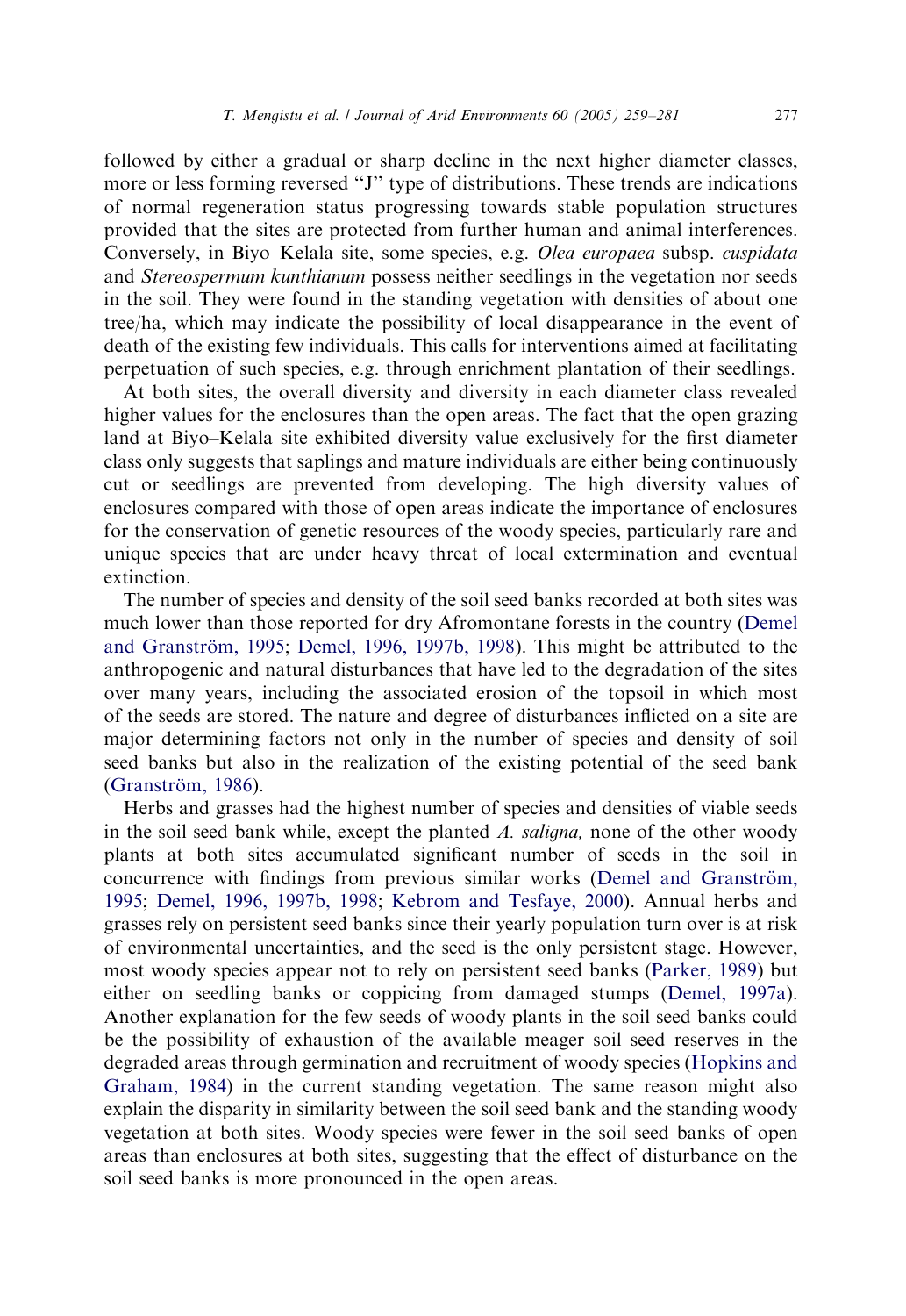One of the interesting results in the soil seed study was the representation of A. saligna with relatively high number of seeds in the Biyo–Kelala enclosure dominated by indigenous woody species. It is becoming more evident that forest plantation of suitable species established in appropriate sites could play an important role in enriching the soil seed banks. The species has, at least, three biological characteristics that place it in a better advantage to accumulate long-live seeds in the soil over other indigenous woody species, namely ability of prolific seeding, possession of hard-seed coated dormant seeds and no or low pressure from indigenous seed predator organisms due to its exotic nature.

Irrespective of the degree of disturbances and species composition, there was a general trend of declining of seed numbers with depth at both sites in agreement with previously reported results ([Demel and Granstr](#page-21-0)ö[m, 1995](#page-21-0); [Demel, 1996, 1997b, 1998](#page-21-0)). The upper 6 cm soil layers constituted the major portion (about 90%) of the soil seed bank, suggesting that if the upper soil layers are affected by disturbance, the contribution of the soil seed bank for future restoration will be minimal. Seed densities at the top 3 cm soil layers were three and half times higher than those in the enclosure compared with those in the open areas at both sites. This clearly indicates the contribution of enclosures in enhancing the accumulation of seeds in the soil as reserves for future sources of regrowth in the event of disturbances.

The establishment of enclosures assists to improve the overall ecological conditions of degraded areas so that they can provide better products and services for the people. The increase in the number and biomass of perennial and annual grass species was significant at both sites, and the local communities benefit from using these species, through the ''cut-and-carry'' enclosure management system, for feeding their animals, constructing their grass-thatched huts or both. However, management of the natural resources in the enclosures has to keep the balance between growth and harvest to avoid degradation.

Establishment of enclosures is very advantageous over other methods, e.g. hillside terracing and planting, since it is a fast, cheap and lenient method for the rehabilitation of degraded lands ([Bendz, 1986\)](#page-21-0). It is a fast method triggering invasion, germination/sprouting, recruitment, establishment and growth of seedlings, modified underground stems or roots of indigenous species of grasses, herbaceous weeds, shrubs and trees that already exist at the spot either being dormant or suppressed by other plants or unfavorable environmental conditions. These propagules invade the area faster and with better coverage than planted seedlings. It is a cheap method since natural processes lead to regeneration of the vegetation without any human interference and financial investment.

Most forest managers tend to rely heavily on artificial regeneration prescriptions, i.e. tree planting, for achieving desired tree stocking levels and wood production. In addition, people usually consider the vegetation in degraded lands as marginal and non-productive. However, results from the present study have demonstrated that establishment of enclosures coupled with mimicking the course of nature, 'natural silviculture', seems a realistic and viable option for successful plant regeneration and accelerated succession on degraded drylands as can be evidenced from the status of woody vegetation and soil seed banks in enclosures at both study sites. Nevertheless,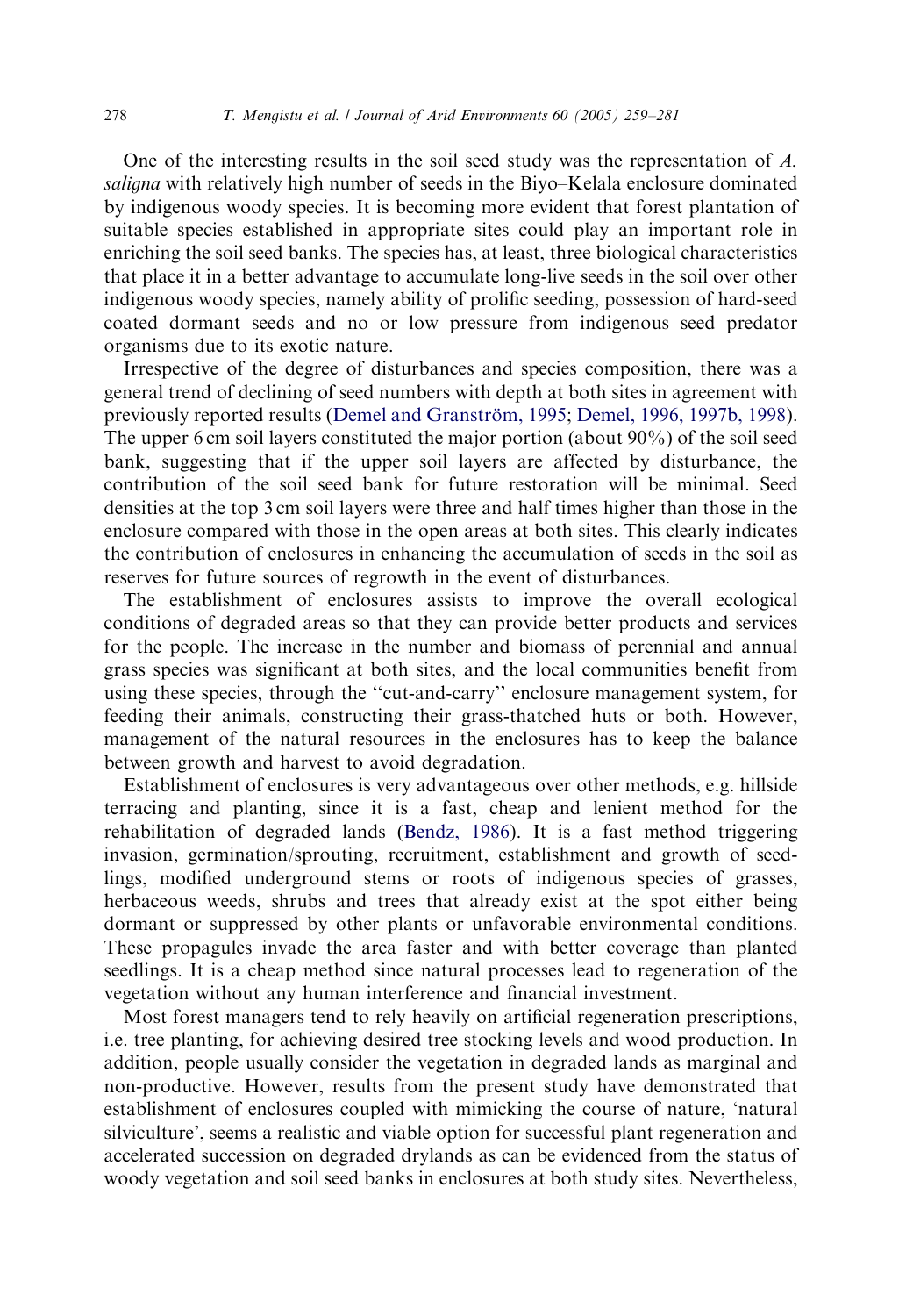<span id="page-20-0"></span>when and where feasible, it might be advantageous to assist natural regeneration in enclosures with enrichment planting of indigenous and exotic species, such as A. saligna at Biyo–Kelala site, to foster speedy succession to rehabilitate heavily degraded areas. In particular, this strategy may prove desirable and useful in areas where sources of seeds or propagules required for the regeneration of plants are limiting.

In general, the present study generated empirical evidence, which demonstrated the actual and potential role of enclosures in enhancing the recovery of vegetation on degraded drylands, provided that they are properly protected and sustainably managed. However, success in maintaining these enclosures with the developing vegetation depends on locality-specific and community-based management systems, including provision of benefits to the local communities in the form of both products and services. Since land degradation is multidimensional and complex so should be the design of its solutions. Therefore, for addressing the problem successfully, e.g. by establishing enclosures, collaboration among concerned bodies, namely Government and Non-Governmental Organizations, researchers, extension workers, administrative bodies, local people, etc., is quite indispensable.

Further studies are recommended on: enclosures established in different agroecological zones of the country; processes involved in the regeneration of plants, including dispersal ecology, germination, establishment, growth of seedlings, ecophysiology, etc.; status of the physical environment both before and after enclosure establishment; appropriate silvicultural and management options; diversity of the fauna as well as micro-organisms and their functional relationships with the flora; socio-economic factors that determine sustainability of enclosures.

#### Acknowledgements

The study was conducted with financial support, for the first author, from the Swedish International Development Agency, which is gratefully acknowledged. We are very grateful to Hiwot, Mieraf, Ayalneh and Selam for their assistance in the glasshouse work and EARO for allowing us to use the glasshouse in the premises of its Headquarters. We thank the two anonymous reviewers for their valuable contributions to improve our manuscript.

### References

Aalbaek, A., 1993. Seed Zone of Ethiopia and Eritrea. National Tree Seed Project, Addis Abeba.

- Alemayehu, W., 2002. Opportunities, constraints and prospects of the Ethiopian Orthodox Tewahido Church in conserving forest resources: the case of churches in South Gonder, Northern Ethiopia. M.Sc. Thesis, ISSN 1402-201X (2002: 63), SLU, Sweden.
- Alemneh, D., 1992. Environment, Famine and Politics in Ethiopia: A Viewfrom the Village. Lynne Rienner, London.
- Anonymous, 2000. Dryland Forestry Research Strategy. Ethiopian Agricultural Research Organization, Addis Abeba.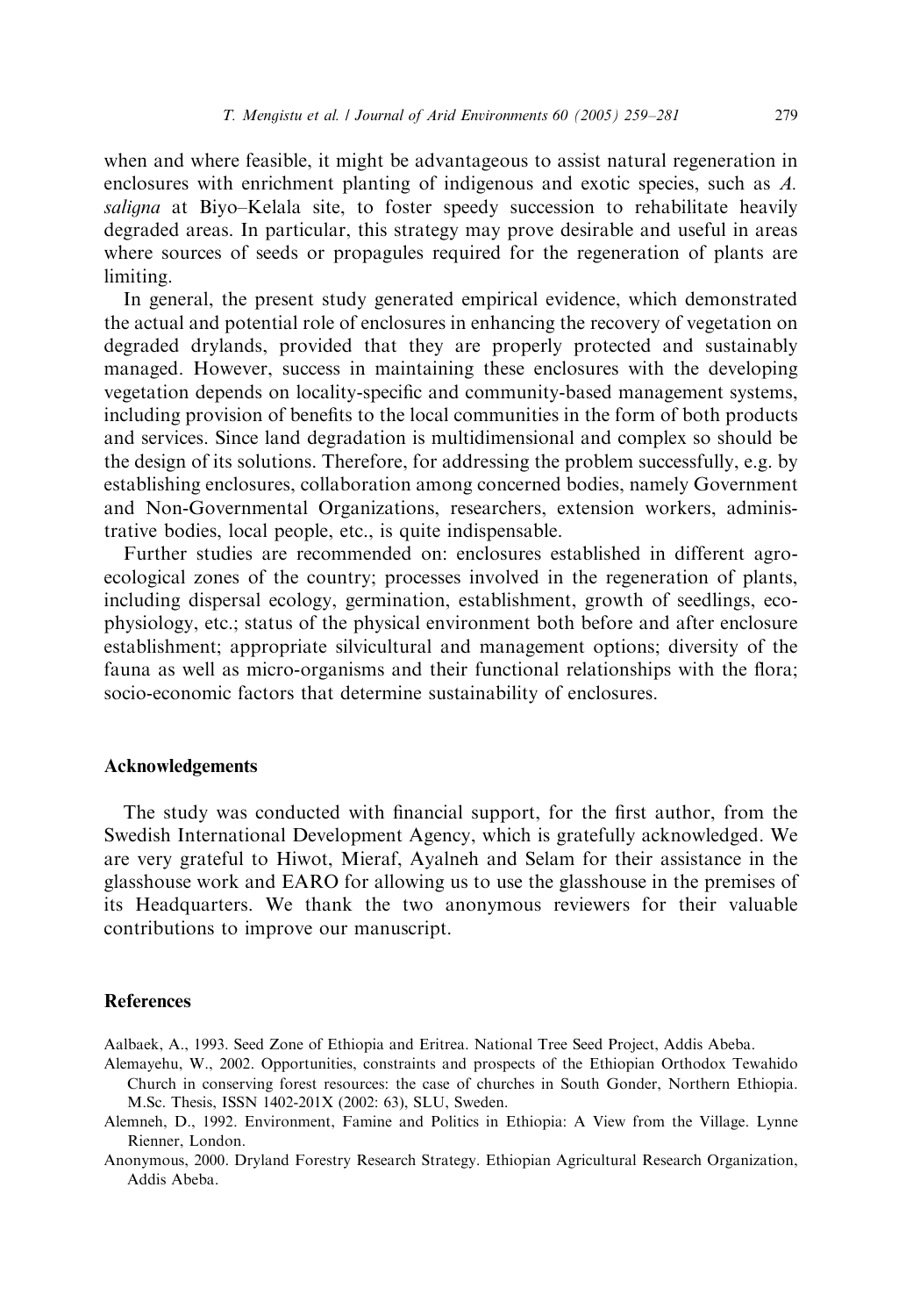- <span id="page-21-0"></span>Bendz, M., 1986. Hill Side Closures in Welo. Ethiopian Red Cross Society Mission Report, Vaxjo, Sweden.
- Cufodontis, G., 1953–1972. Enumeratio Plantarum Athiopiae Spermatophyta, 2 Vols. Jardin Botanique National De Belgigie, Meise, Belgium.
- Demel, T., 1996. Seed ecology and regeneration in dry Afromontane forests of Ethiopia. Doctoral Thesis, Swedish University of Agricultural Sciences, Umeå.
- Demel, T., 1997a. Seedling populations and regeneration of woody species in dry Afromontane forests of Ethiopia. Forest Ecology and Management 98, 149–165.
- Demel, T., 1997b. The impact of clearing and conversion of dry Afromontane forests in to arable land on the composition and density of soil seed banks. Oecologica 18, 557–573.
- Demel, T., 1998. Soil seed bank at an abandoned Afromontane arable site. Feddes Repertorium 109, 161–174.
- Demel, T., Granström, A., 1995. Soil seed banks in dry Afromontane forests of Ethiopia. Journal of Vegetation Science 6, 777–786.
- Demel, T., Granström, A., 1997. Seed viability of Afromontane tree species in forest soils. Journal of Tropical Ecology 13, 81–95.
- Edwards, S., Mesfin, T., Hedberg, I. (Eds.), 1995. Flora of Ethiopia and Eritrea, Vol. 2 (2). The National Herbarium, Addis Abeba University, Addis Abeba and Department of Systematic Botany, Uppsala University, Uppsala.
- Edwards, S., Sebsebe, D., Hedberg, I. (Eds.), 1997. Flora of Ethiopia and Eritrea, Vol. 6. The National Herbarium, Addis Abeba University, Addis Abeba and Department of Systematic Botany, Uppsala University, Uppsala.
- Edwards, S., Mesfin, T., Sebsebe, D., Hedberg, I. (Eds.), 2000. Flora of Ethiopia and Eritrea, Vol. 2 (1). The National Herbarium, Addis Abeba University, Addis Abeba and Department of Systematic Botany, Uppsala University, Uppsala.
- EFAP, 1994. Ethiopian Forestry Action Program (EFAP). EFAP, Addis Abeba.
- Emiru, B., 2002. Actual and potential contributions of enclosures to enhance biodiversity in drylands of eastern Tigray, with particular emphasis on woody plants. M.Sc. Thesis, ISSN 1402-201X (2002: 70), SLU, Sweden.
- Feyera, S., Demel, T., Nässlund, B.-Å., 2002. Native woody species regeneration in exotic tree plantations at Munessa-Shashemene forest, southern Ethiopia. NewForests 24, 131–145.
- Friis, I., 1992. Forests and forest trees of northeast Tropical Africa. Kew Bulletin Additional Series XV, 1–396.
- Granstörm, A., 1986. Seed banks in forest soils and their role in vegetation succession after disturbance. Doctoral thesis, Swedish University of Agricultural Sciences, Umeå, Sweden.
- Hedberg, I., Edwards, S. (Eds.), 1989. Flora of Ethiopia, Vol. 3. The National Herbarium, Addis Abeba University, Addis Abeba and Department of Systematic Botany, Uppsala University, Uppsala.
- Hedberg, I., Edwards, S., 1995. Flora of Ethiopia and Eritrea, Vol. 7. The National Herbarium Addis Abeba University, Addis Abeba and Department of Systematic Botany, Uppsala University, Uppsala.
- Hedberg, I., Edwards, S., Sileshi, N. (Eds.), 1995. Flora of Ethiopia and Eritrea, Vol. 4 (1). The National Herbarium Addis Abeba University, Addis Abeba and Department of Systematic Botany, Uppsala University, Uppsala.
- Hopkins, M.S., Graham, A.W., 1984. The role of soil seed banks in regeneration in canopy gaps in Australian Tropical lowland rain forest preliminary field experiment. Malaysian Forester 47, 146–158.
- Kebrom, T., 1998. Ecological rehabilitation of degraded hill slopes in Southern Welo, Ethiopia. Ph.D. Dissertation, Uppsala University, Uppsala.
- Kebrom, T., Tesfaye, B., 2000. The role of soil seed banks in the rehabilitation of degraded hill slopes in Southern Welo, Ethiopia. Biotropica 32, 23–32.
- Kidane, G., 2002. Woody biomass estimation in community managed closure areas in Tigray: implications to sustainable management and utilization. M.Sc. Thesis, ISSN 1402-201X (2002: 71), SLU, Sweden.
- Kindeya, G., 1997. Area Enclosures as an Approach in the Management of dryland Biodiversity: A Case Study in Tigray Region. Mekelle University, Mekelle.
- Krebs, C.J., 1989. Ecological Methodology. University of British Colombia, Harper Collins, New York.